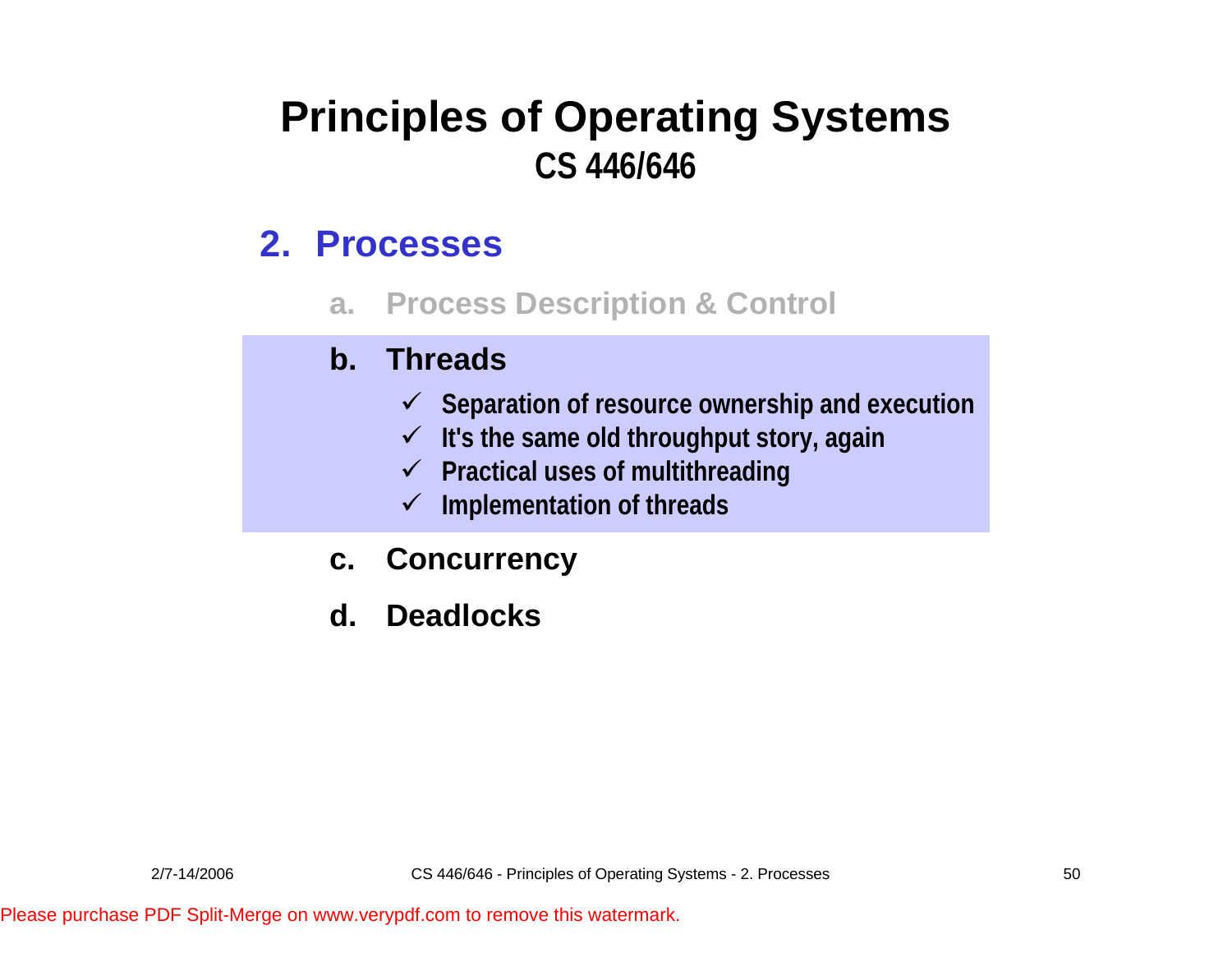**Separation of resource ownership and execution**

¾ **In fact, a process embodies two independent concepts**

- 1.resource ownership
- 2. execution & scheduling
- **1. Resource ownership**
	- $\checkmark$  a process is allocated address space to hold the image, and is granted control of I/O devices and files
	- $\checkmark$  the O/S prevents interference among processes while they make use of resources (multiplexing)

## **2. Execution & scheduling**

- $\checkmark$  a process follows an execution path through a program
- $\checkmark$  it has an execution state and is scheduled for dispatching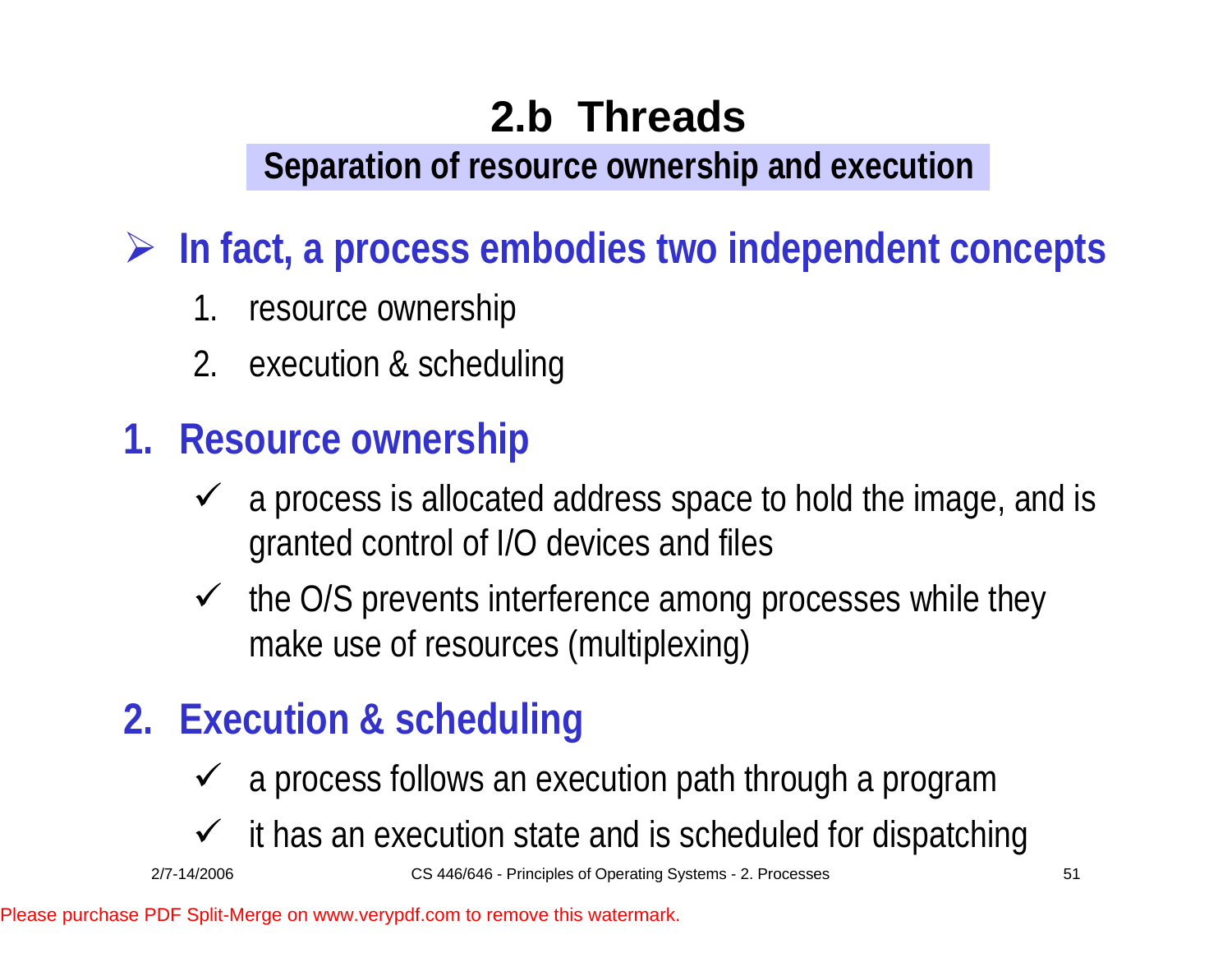**Separation of resource ownership and execution**

¾ **The execution part is a "thread" "thread" that can be multiplied**





#### **Program Process**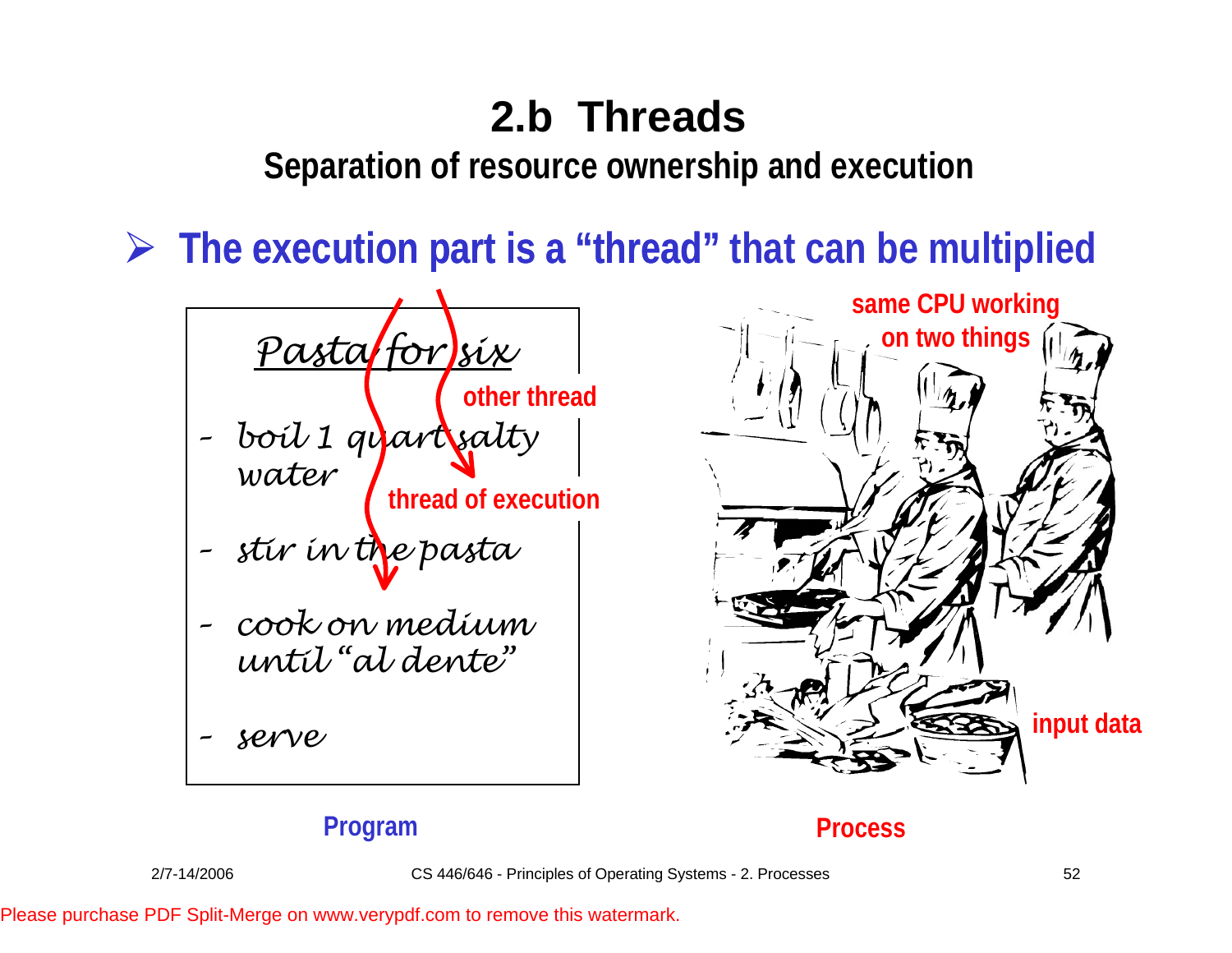#### **Separation of resource ownership and execution**

### ¾ **Multithreading**

 $\sqrt{ }$  refers to the ability of an operating system to support multiple threads of execution within a single process



#### **Process-thread relationships**  $\sum_{\text{Intermals and Design Principles (5th Edition)}}$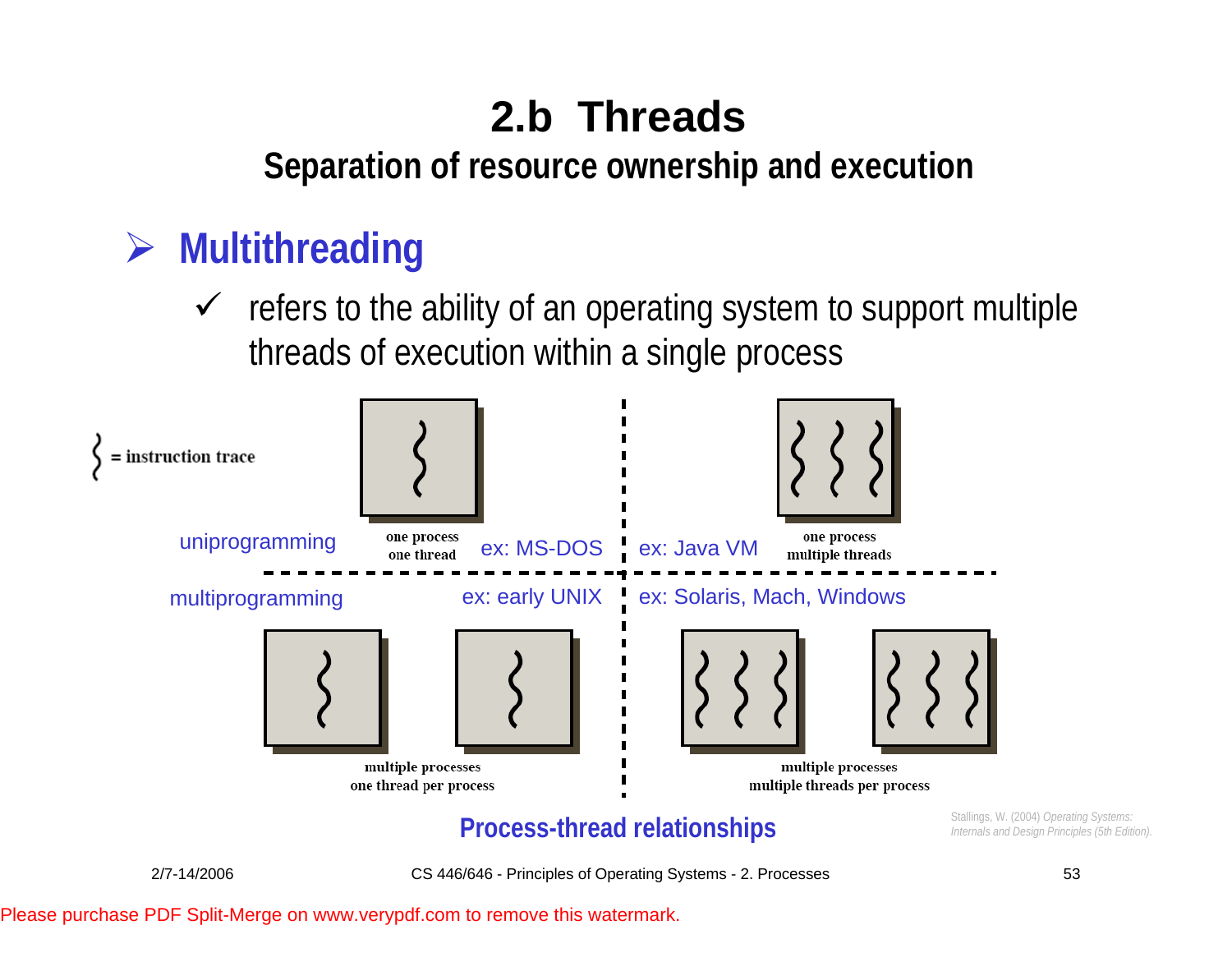**Separation of resource ownership and execution**

## ¾ **Multithreading requires changes in the process description model**

- $\checkmark$  each thread of execution receives its own control block and stack
	- own execution state ("Running", "Blocked", etc.)
	- own copy of CPU registers
	- ٠ own execution history (stack)
- $\checkmark$  the process keeps a global control block listing resources currently used

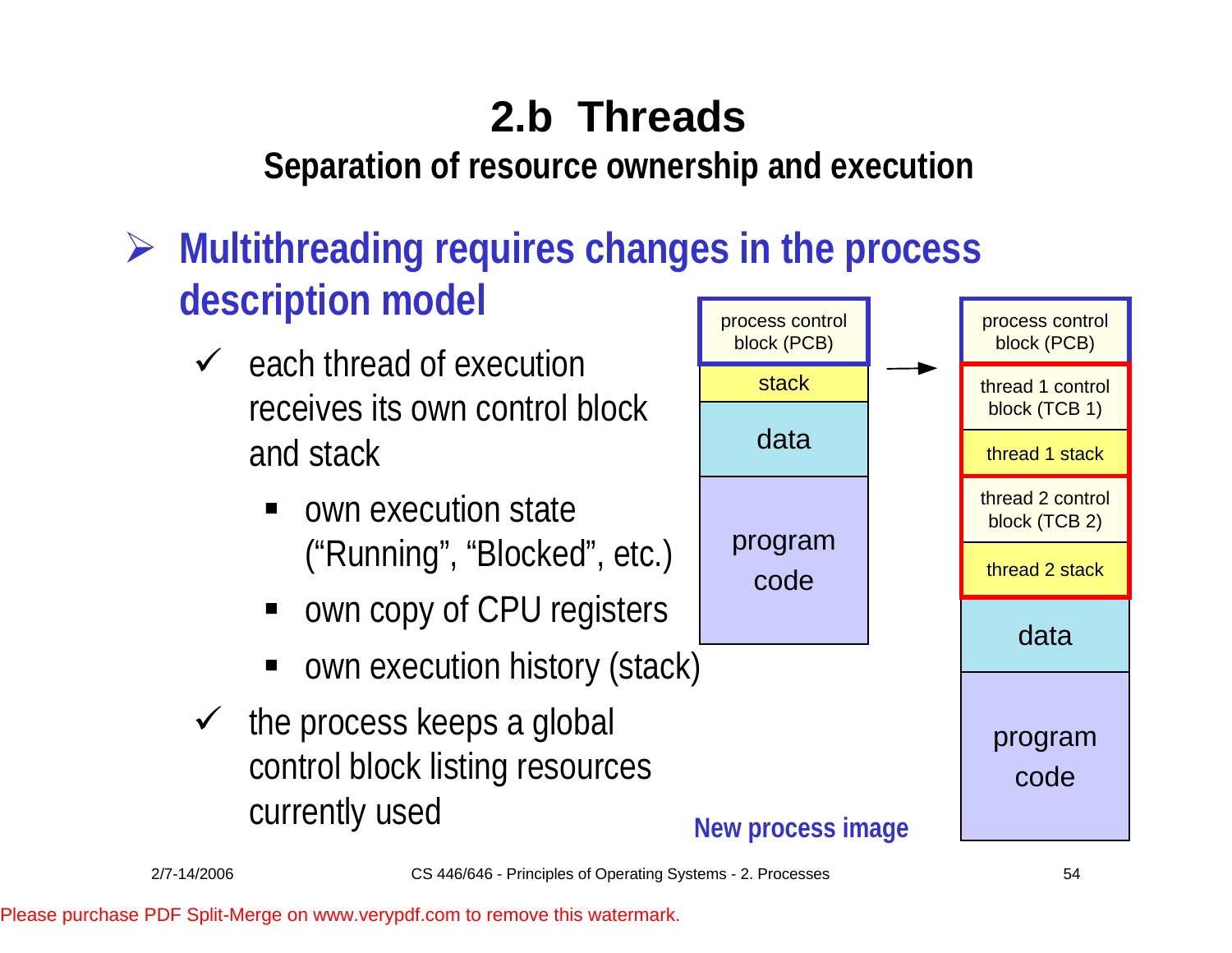**Separation of resource ownership and execution**

- ¾ **Per-process items and per-thread items in the control block structures**
	- $\checkmark$  $\checkmark$  process identification data  $+$  thread identifiers
		- numeric identifiers of the process, the parent process, the user, etc.
	- $\checkmark$  CPU state information
		- user-visible, control & status registers
		- stack pointers
	- $\checkmark$  process control information
		- scheduling: state, priority, awaited event
		- used memory and I/O, opened files, etc.
		- pointer to next PCB

**Band 28129**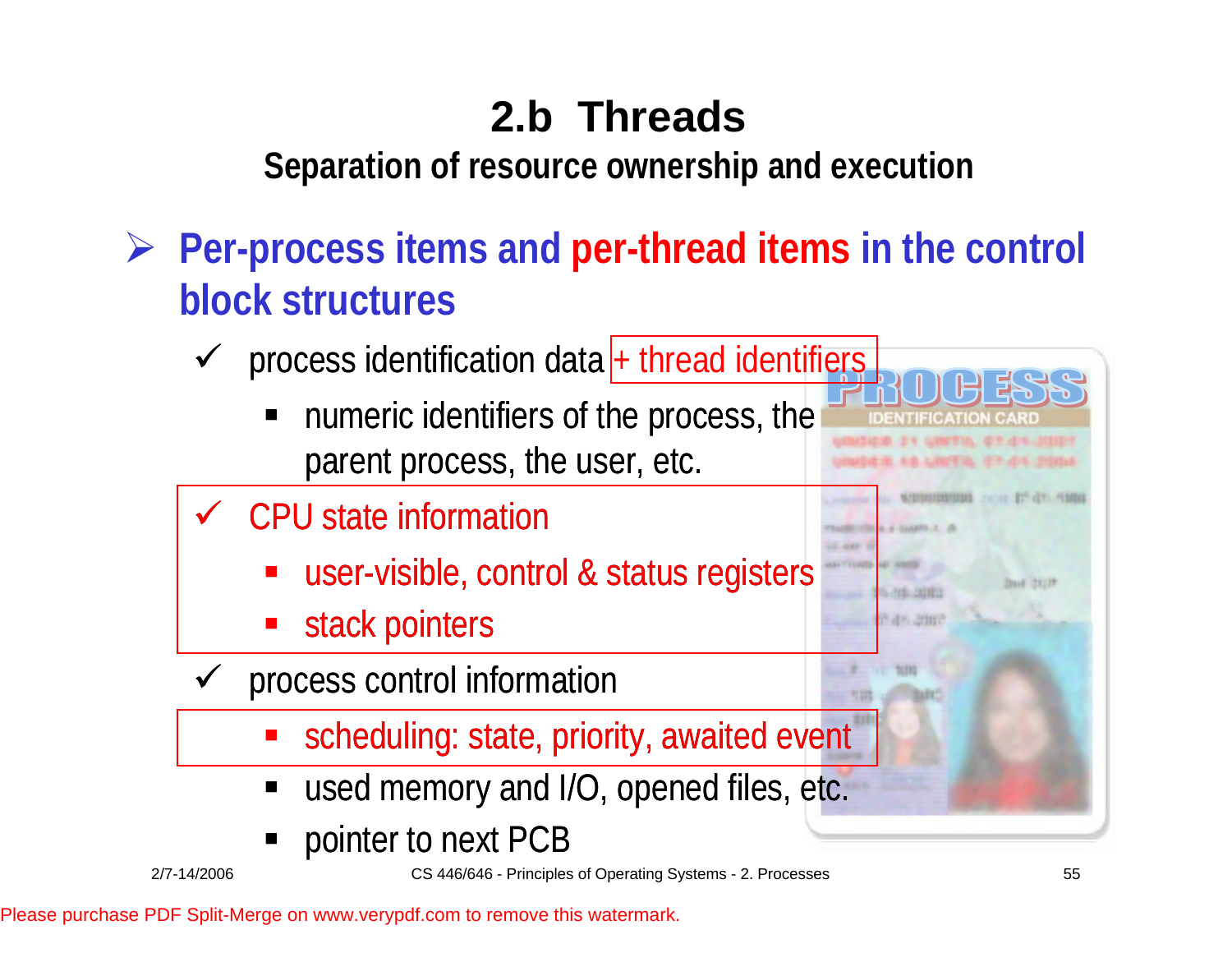**Separation of resource ownership and execution**

- ¾ **Multithreaded process model**
	- $\checkmark$  all threads share the same address space and resources
	- spawning a new thread only involves allocating a new stack  $\checkmark$ and a new CPU state blockThread 2



#### **Single-threaded and multithreaded process models (in abstract space)**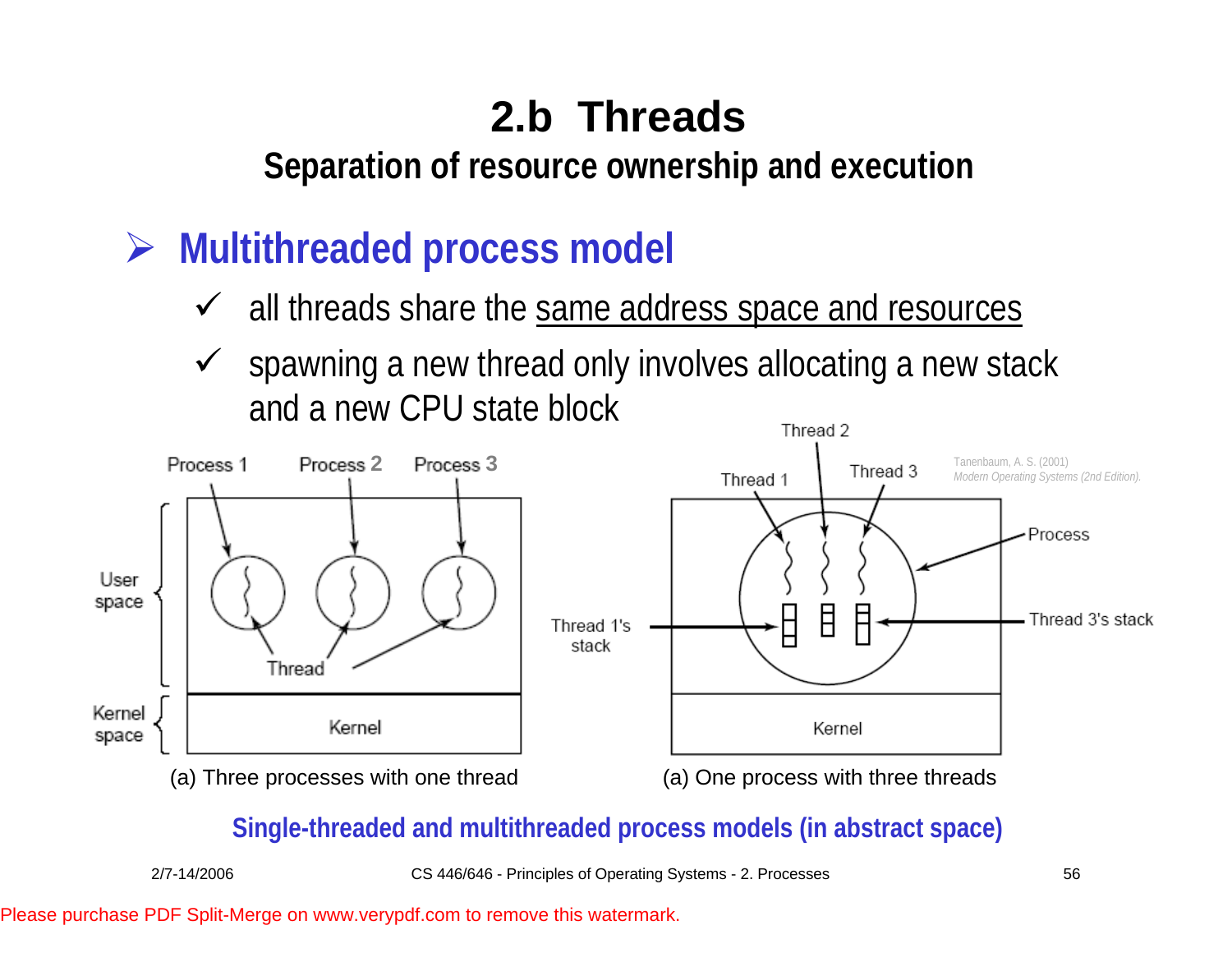#### **Separation of resource ownership and execution**

### ¾ **Multithreaded process model (another view)**



Stallings, W. (2004) *Operating Systems: Internals and Design Principles (5th Edition).* 



#### **Single-threaded and multithreaded process models (in abstract space)**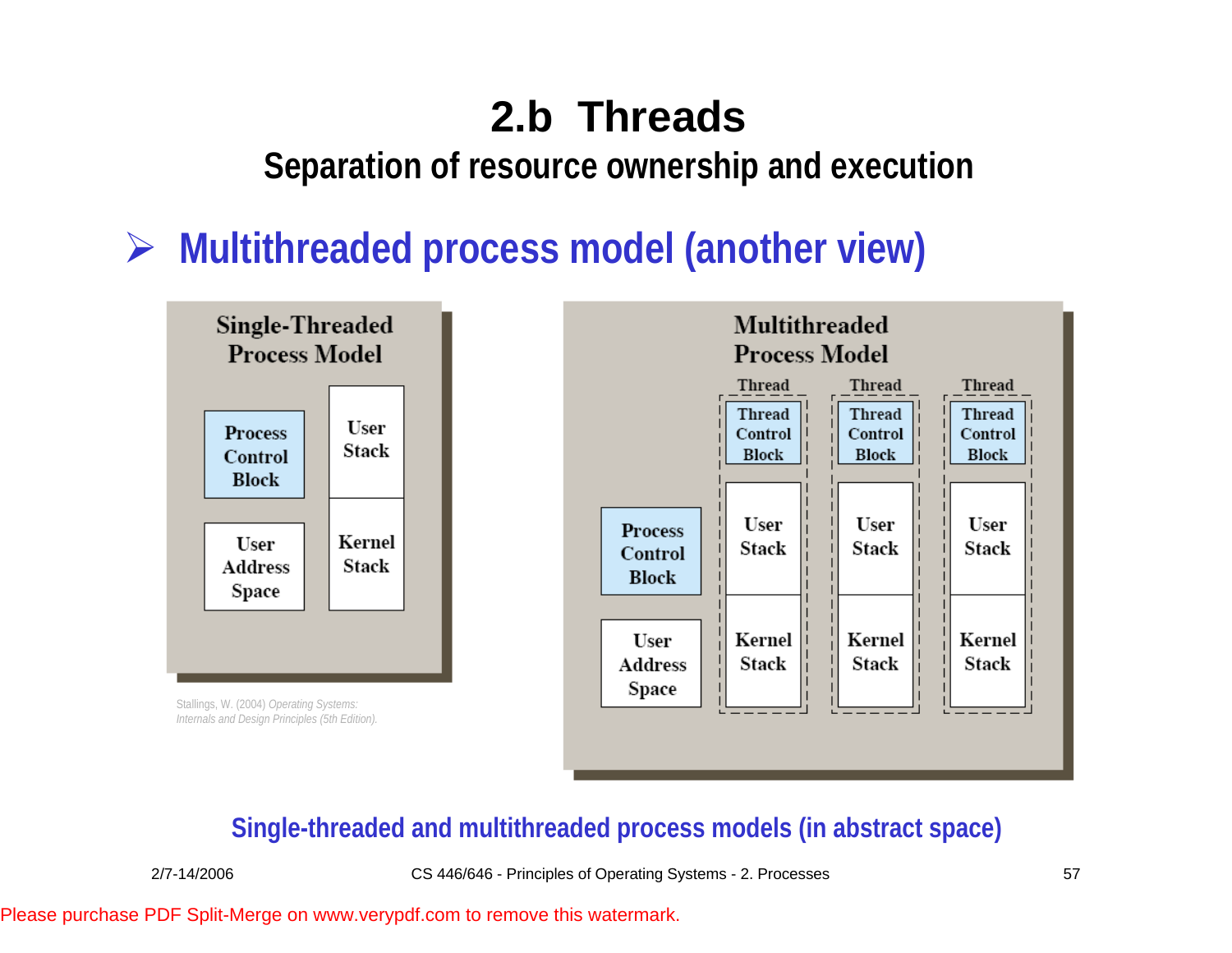**Separation of resource ownership and execution**

¾ **Multithreaded process model (yet another view)** 



#### **Single-threaded and multithreaded process models (in abstract space)**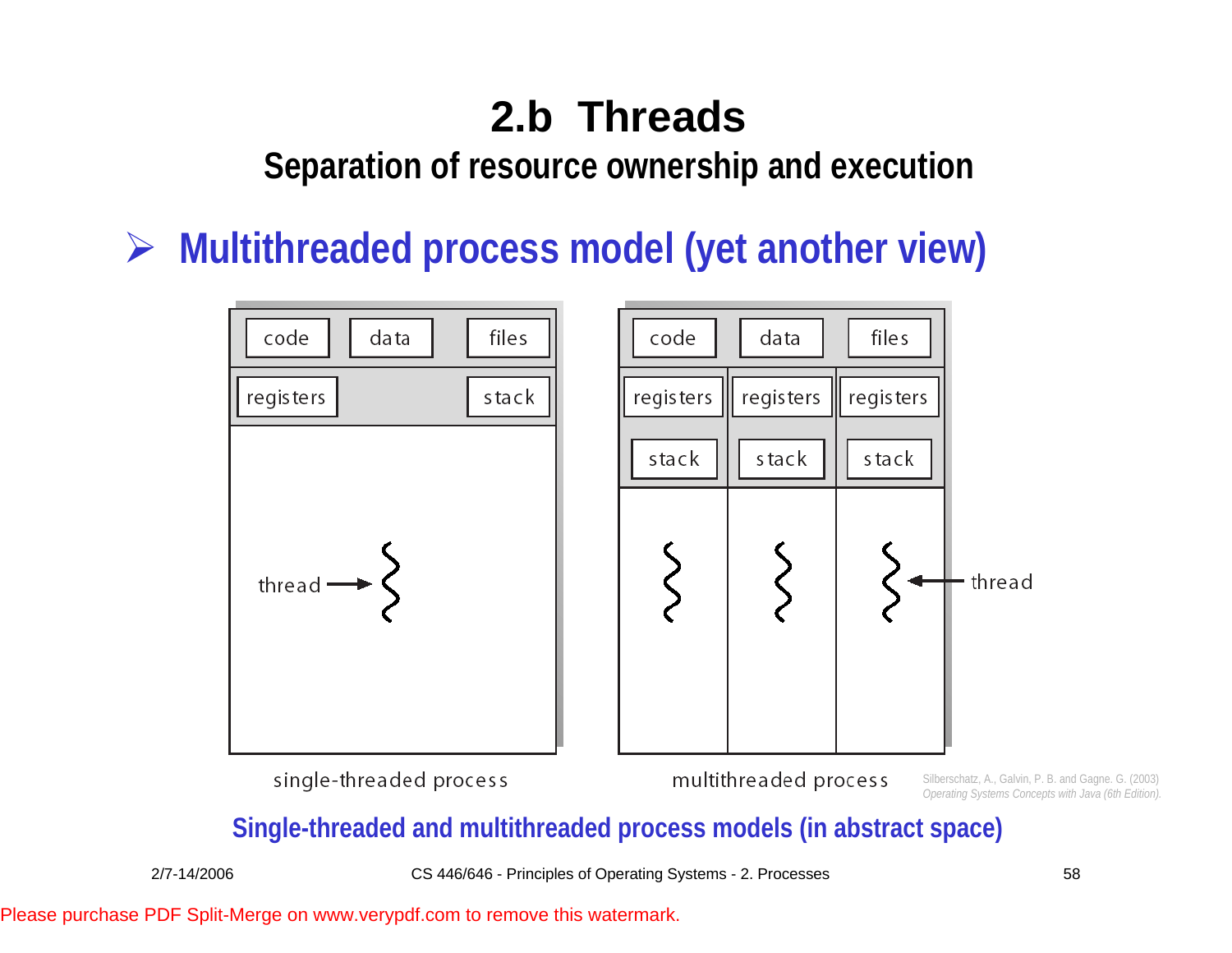**Separation of resource ownership and execution**

#### $\blacktriangleright$ **Possible thread-level states**

- $\checkmark$ threads (like processes) can be ready, running or blocked
- $\checkmark$ threads can't be suspended ("swapped out"), only processes can

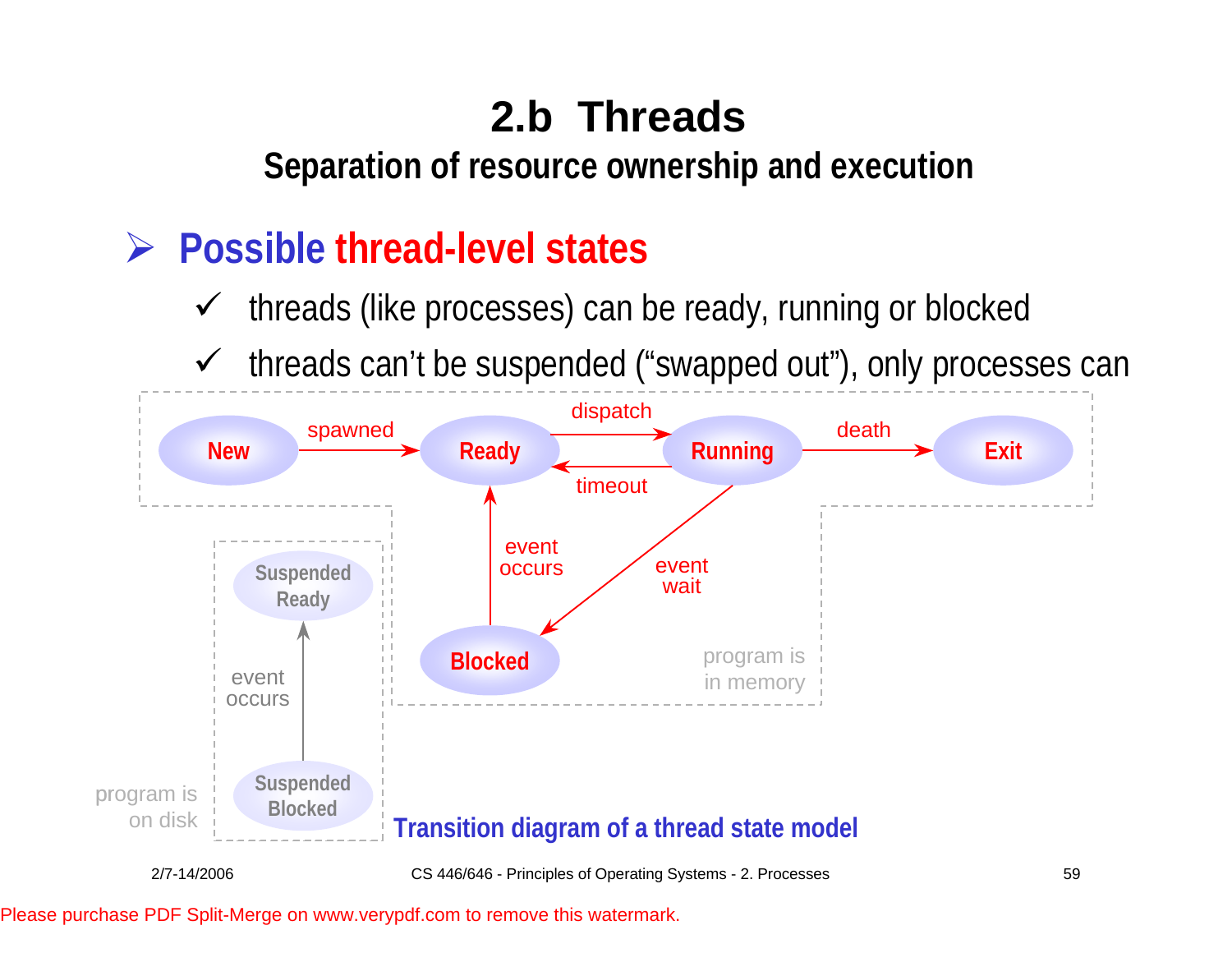**It's the same old throughput story, again**

### ¾ **In the laundry room**

- $\checkmark$  the washing machine takes 20 minutes
- $\checkmark$  the dryer takes 40 minutes



after Gill Pratt (2000) *How Computers Work.* ADUni.org/courses.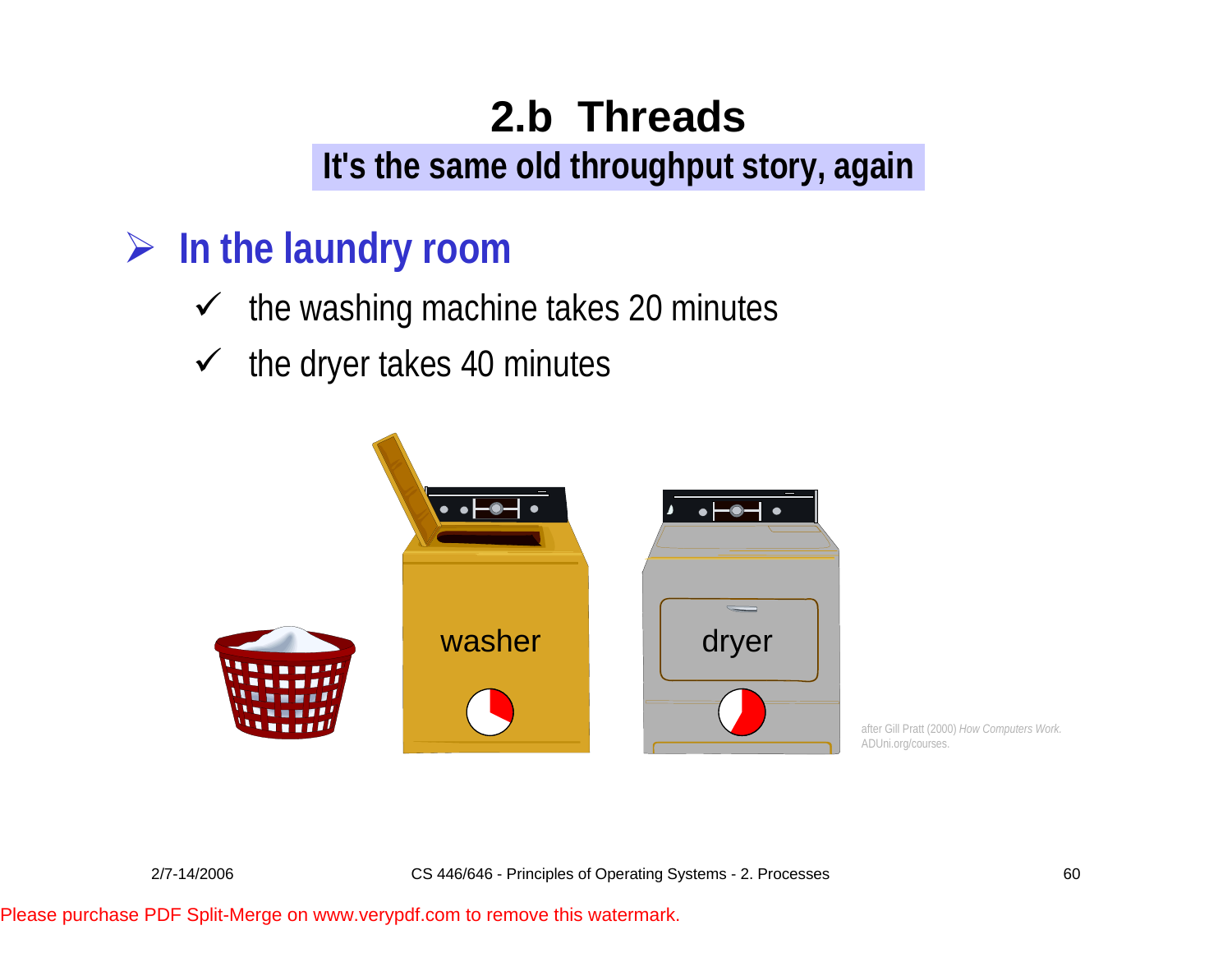**It's the same old throughput story, again**

- ¾ **Doing two loads in a sequence**
	- $\checkmark$ **latency** = time for one execution to complete = 60 mn
	- $\checkmark$ **throughput** = rate of completed executions = 2 / 120 mn

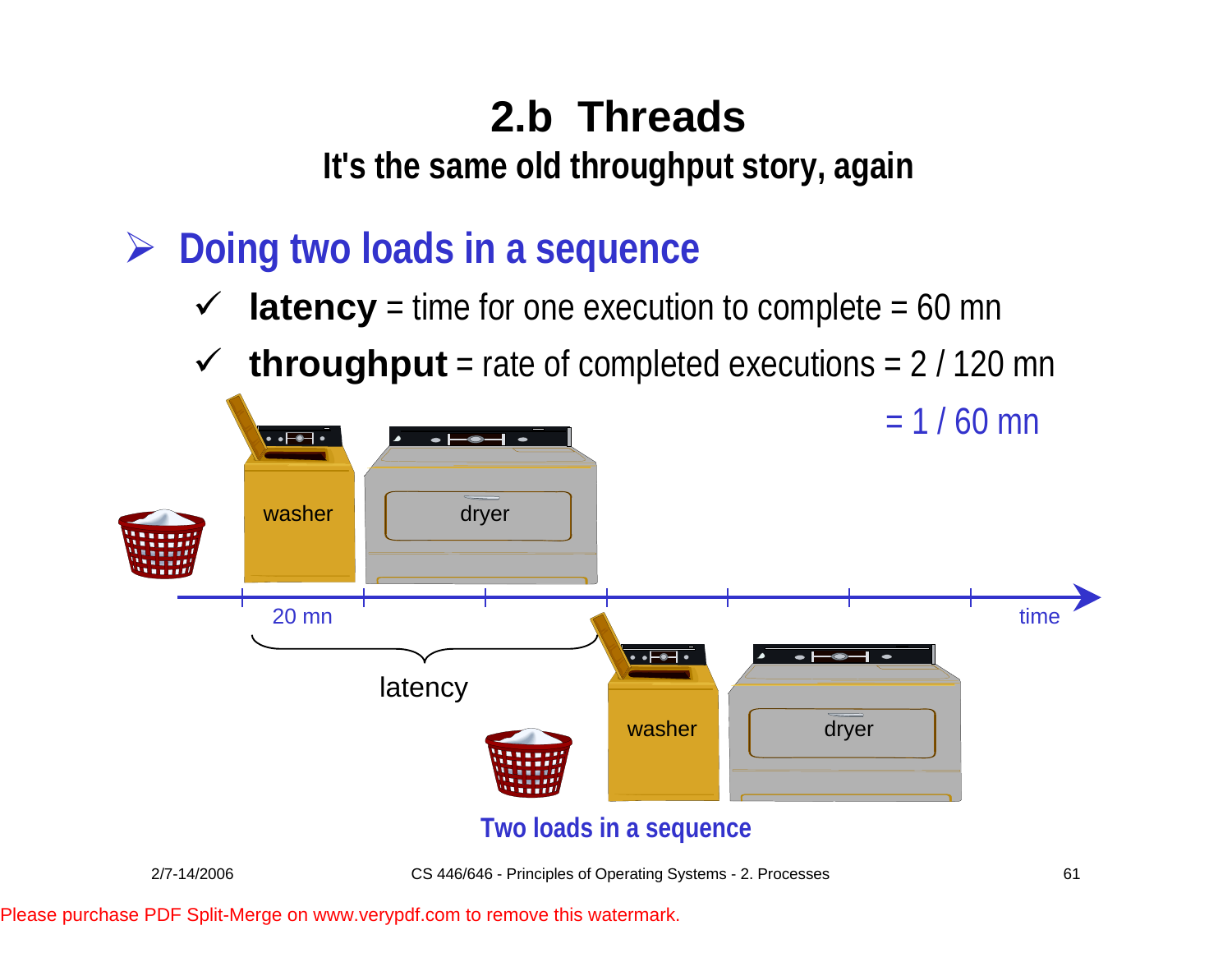**It's the same old throughput story, again**

- ¾ **Doing two loads in (pseudo)parallel**
	- $\checkmark$ **latency** = time for one execution to complete = 60 to 80 mn
	- $\checkmark$ **throughput** = rate of completed executions = 2 / 100 mn

 $= 1 / 50$  mn



#### **Two loads in parallel**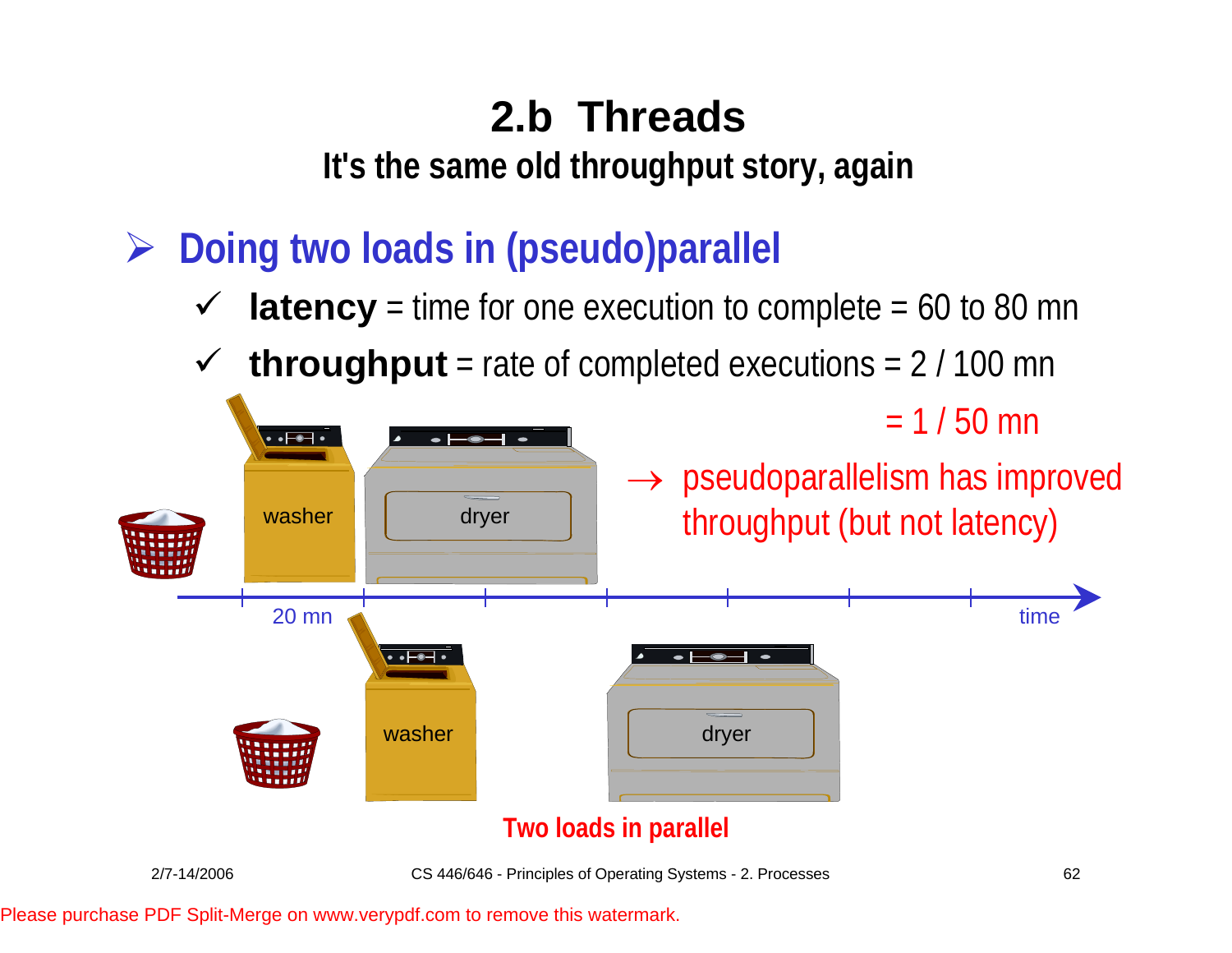**It's the same old throughput story, again**

¾ **This is the principle used in processor pipelining**

- $\checkmark$ here, washer & dryer are regularly clocked stages
- $\checkmark$ without pipelining: throughput is 1 over the sum of all stages

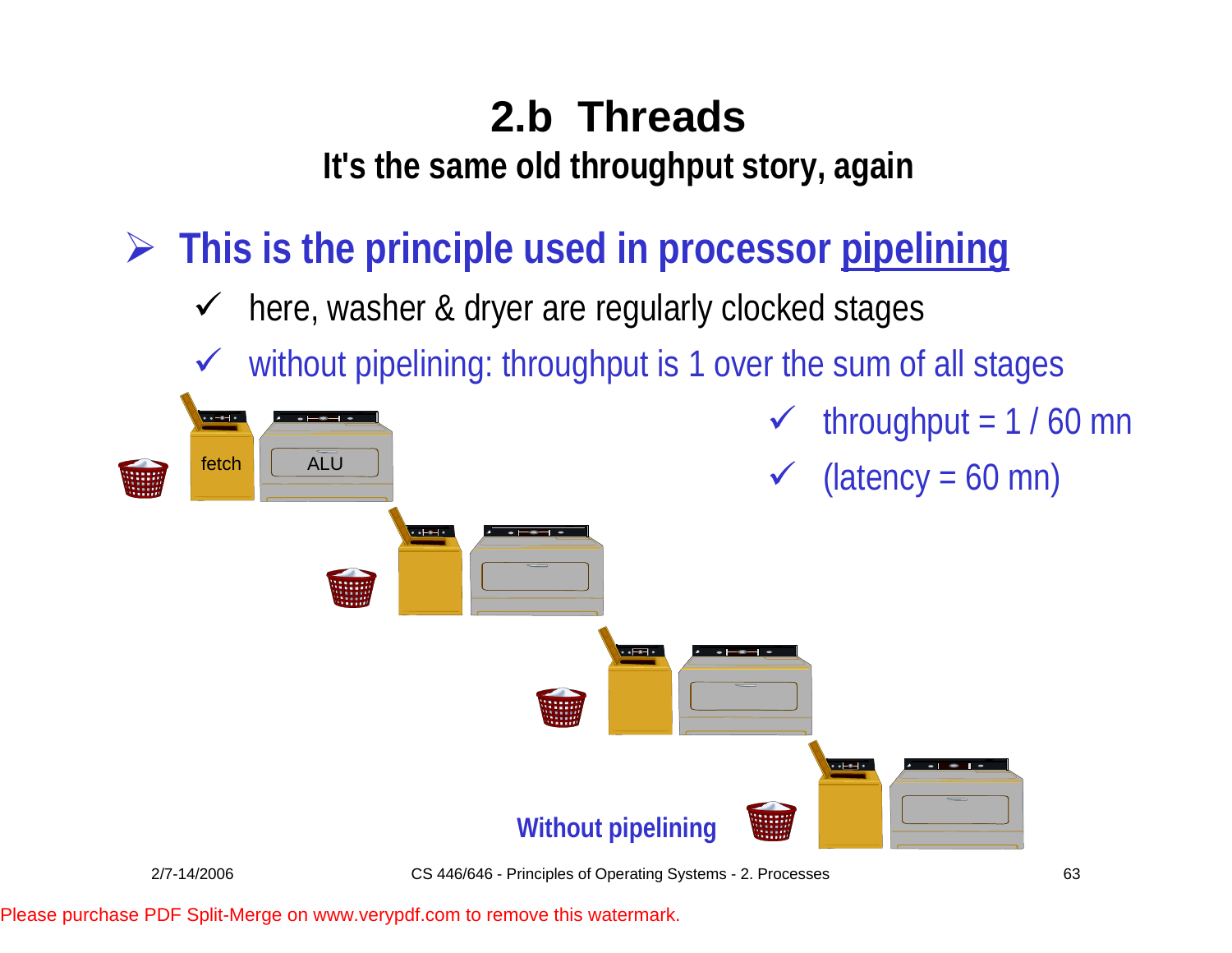**It's the same old throughput story, again**

¾ **This is the principle used in processor pipelining**

- $\checkmark$ here, washer & dryer are regularly clocked stages
- $\checkmark$ with pipelining: throughput is only 1 over the longest stage



- $\checkmark$  throughput = 1 / 40 mn
- $\checkmark$  (but latency = 80 mn)

**With pipelining**

2/7-14/2006 CS 446/646 - Principles of Operating Systems - 2. Processes 64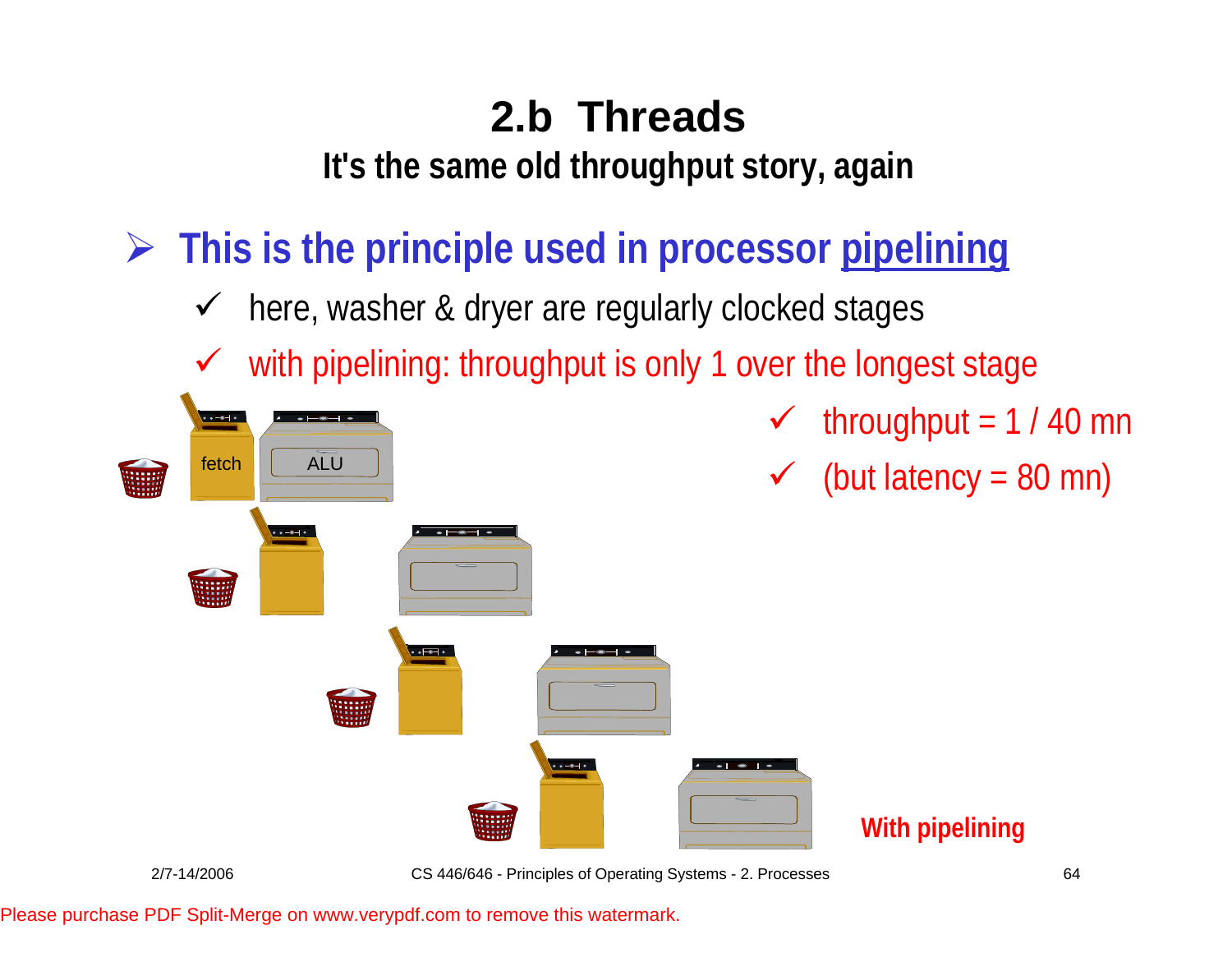**It's the same old throughput story, again**

¾ **This is also the principle used in multitasking**

- $\checkmark$ here, the washer is the CPU and the dryer is one I/O device
- $\checkmark$ wash & dry times may vary with loads and repeat in any order

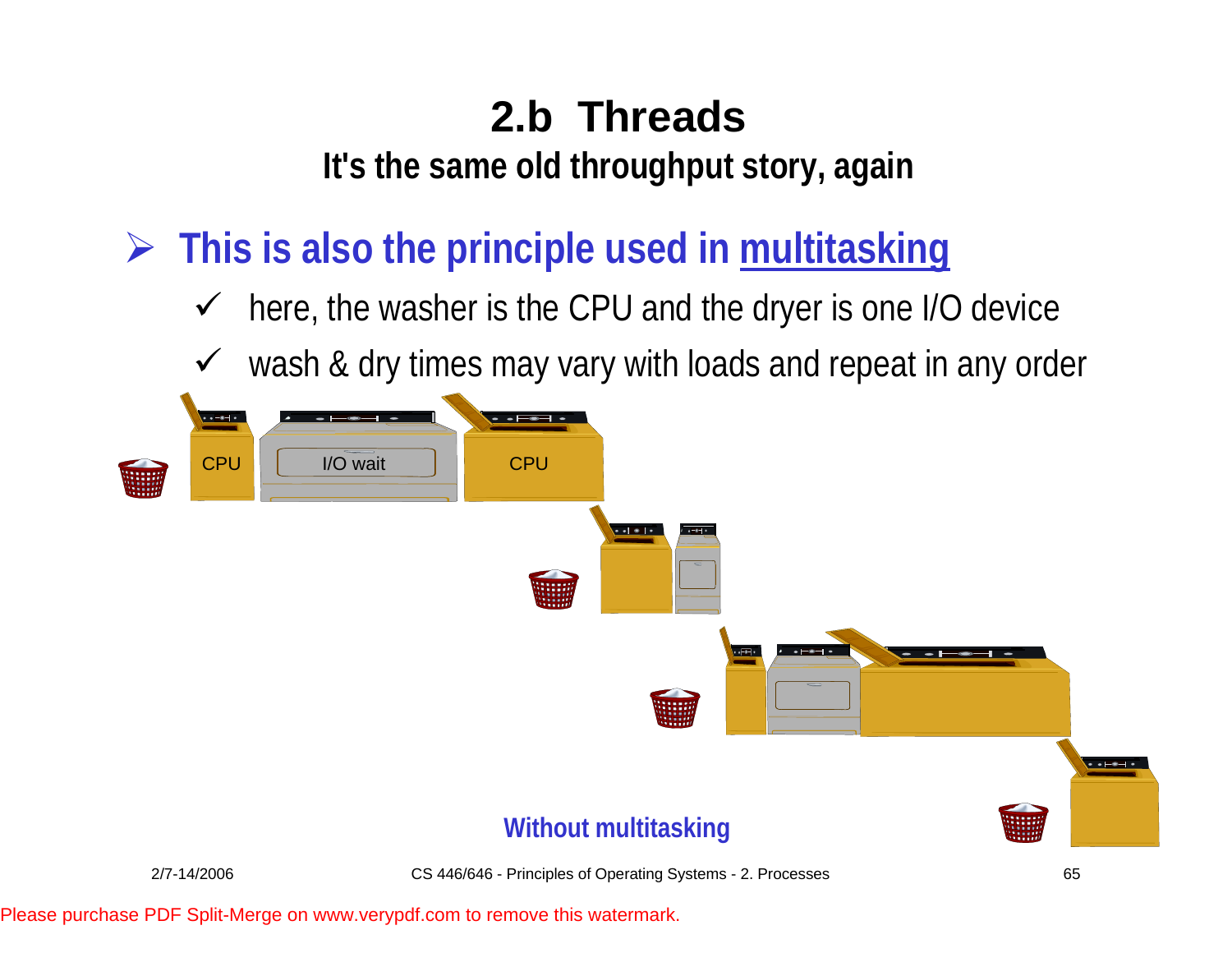**It's the same old throughput story, again**

¾ **This is also the principle used in multitasking**

 $\checkmark$  thanks to multitasking, throughput (CPU utilization) is much higher (but the total time to complete a process is also longer)



2/7-14/2006 CS 446/646 - Principles of Operating Systems - 2. Processes 66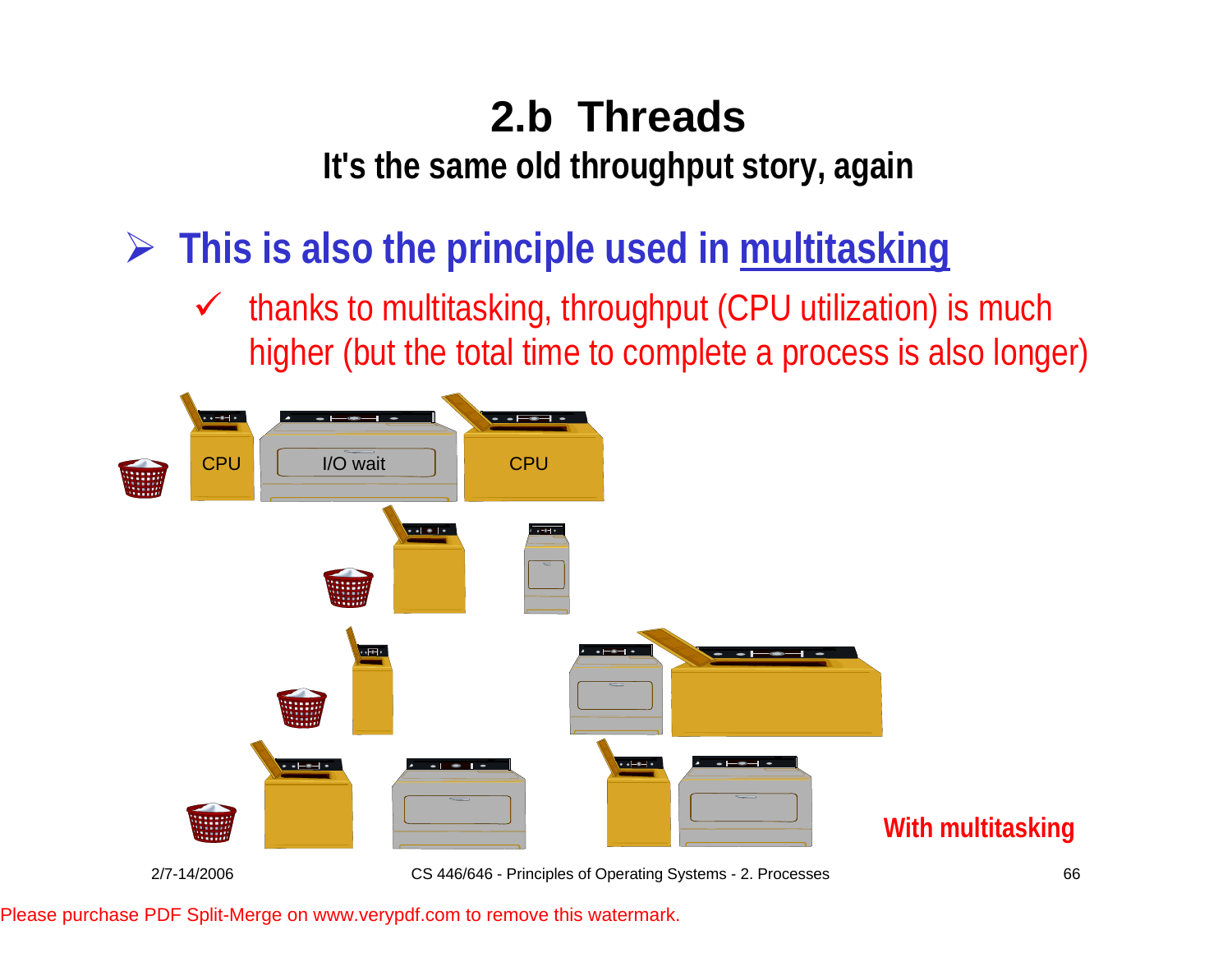**It's the same old throughput story, again**

¾ **This is also the principle used in multitasking**

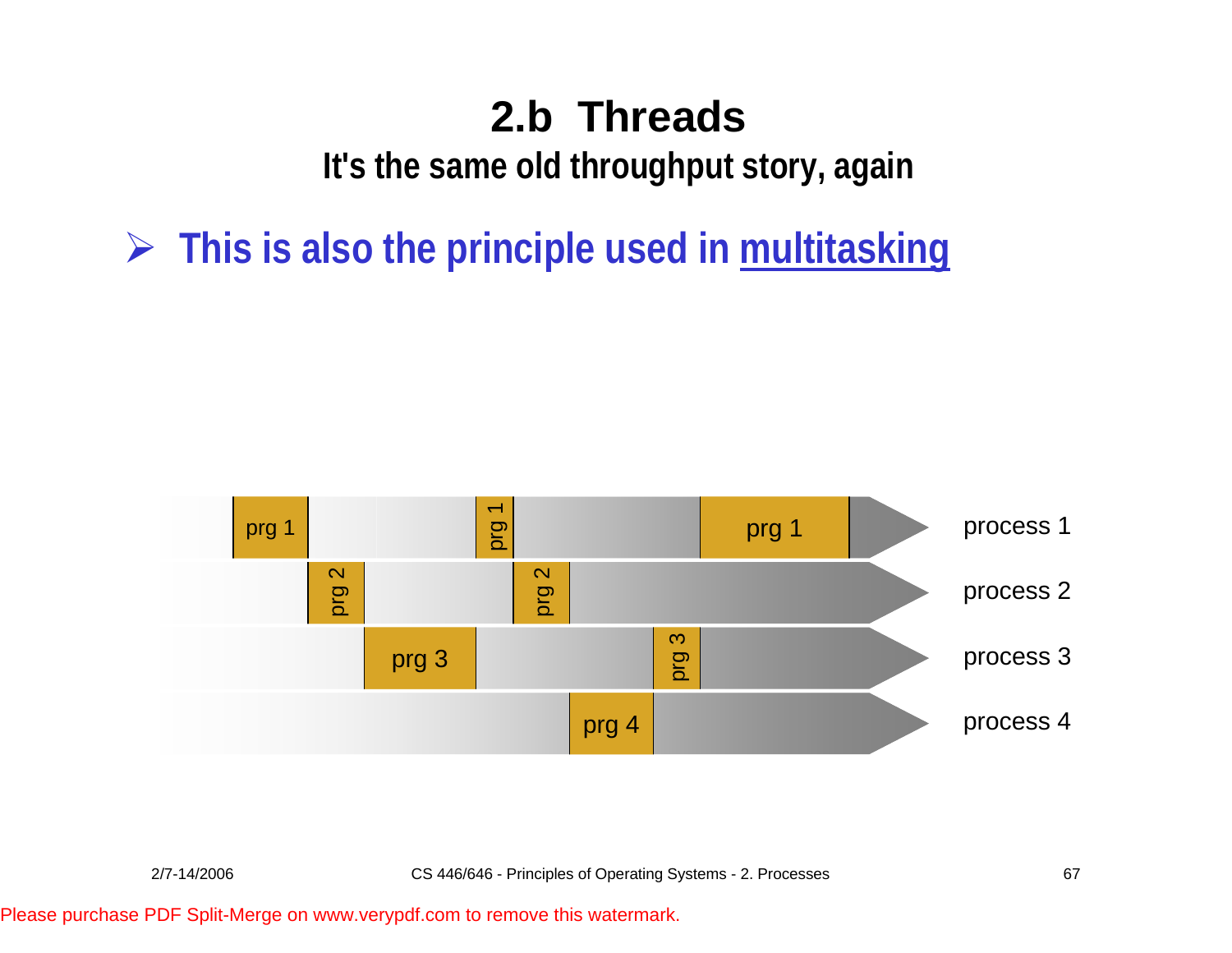**It's the same old throughput story, again**

¾ **And, naturally, the same idea applies in multithreading**

- $\sqrt{ }$  multithreading is basically the same as multitasking at a finer level of temporal resolution (and within the same address space)
- $\checkmark$ the same illusion of parallelism is achieved at a finer grain



#### **Multithreading**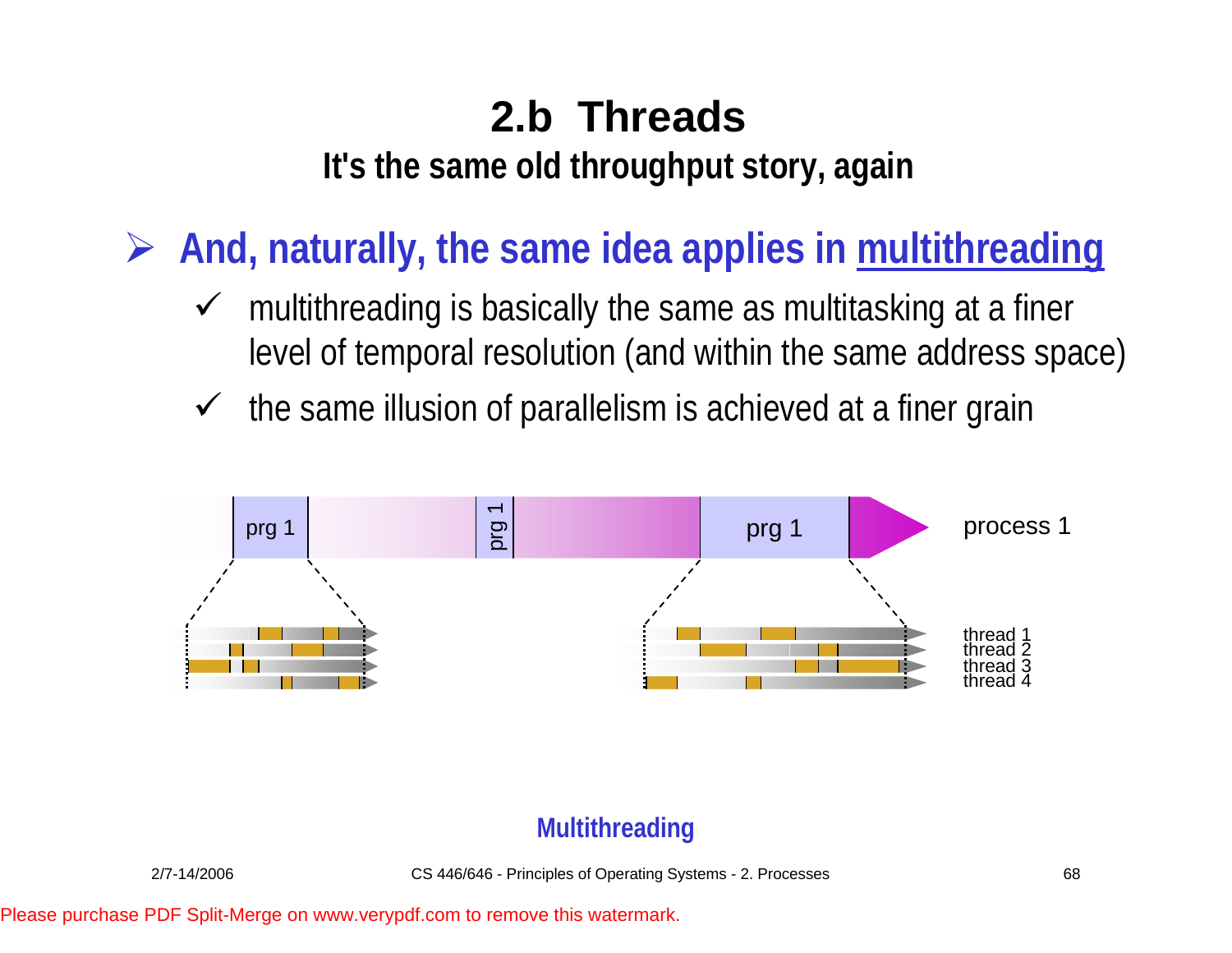**It's the same old throughput story, again**

¾ **And, naturally, the same idea applies in multithreading**

 $\checkmark$  in a single-processor system, there is still only one CPU (washing machine) going through all the threads of all the processes



#### **Multithreading**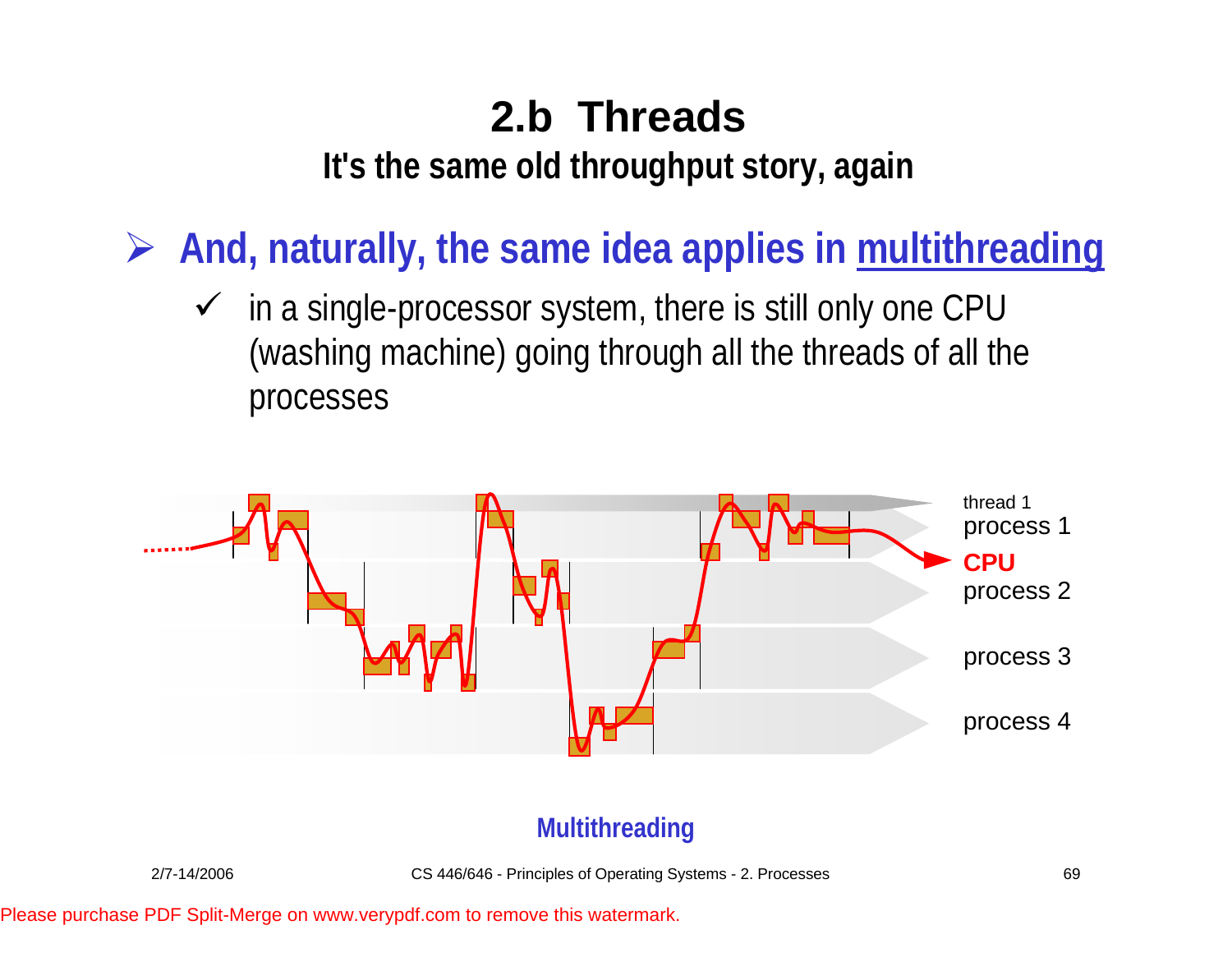**It's the same old throughput story, again**

¾ **From processes to threads: a shift of levels**

- $\checkmark$  container paradigm
	- ٠ there can be multiple processes running in one computer
	- ٠ there can be multiple threads running in one process
- $\checkmark$  resource sharing paradigm
	- ٠ multiple processes share hardware resources: CPU, physical memory, I/O devices
	- multiple threads share process-owned resources: memory address space, opened files, etc.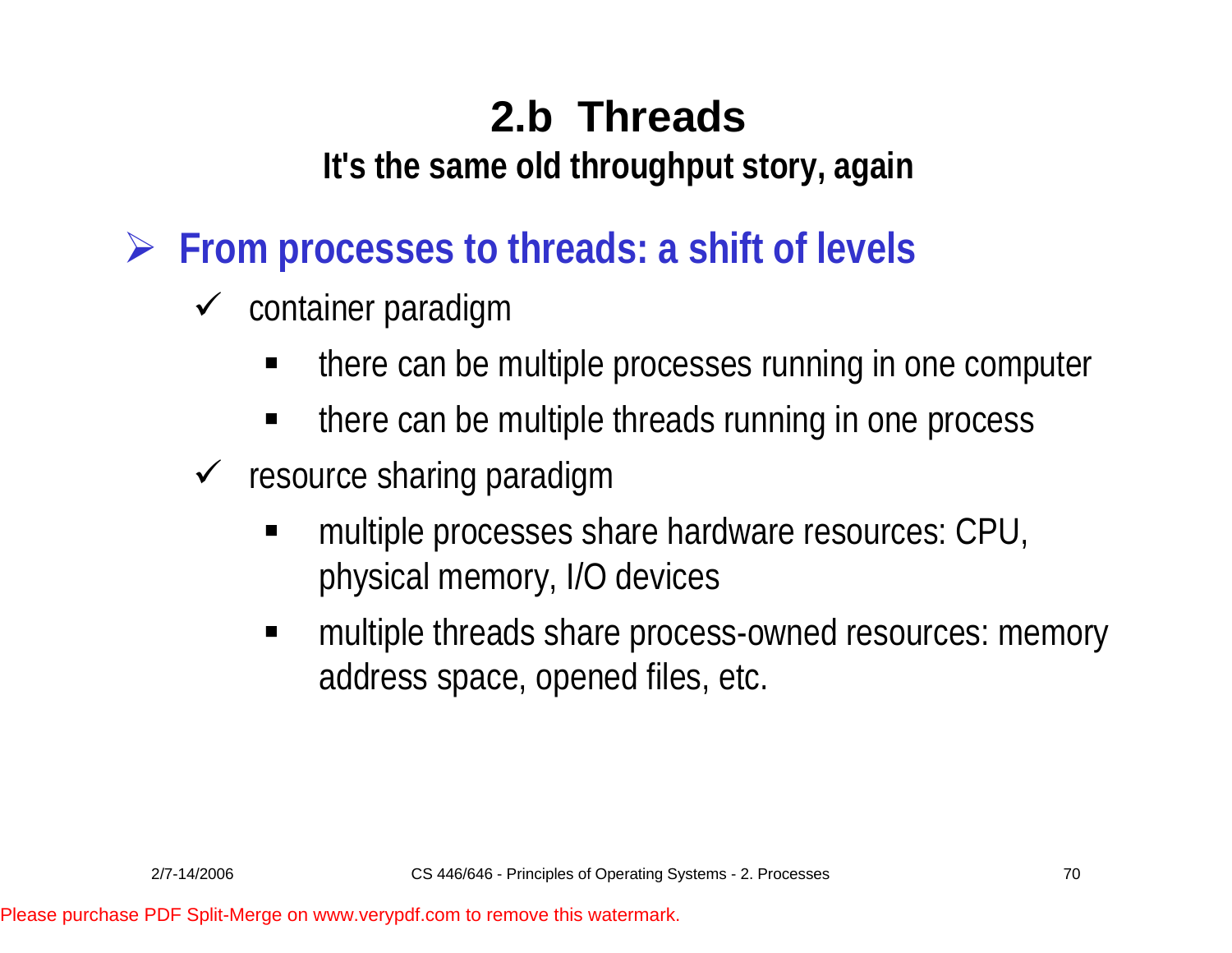# ¾ **Illustration: two shopping scenarios**

- $\checkmark$  Single-threaded shopping
	- ٠ you are in the grocery store 3m n D)
		- $\blacksquare$  first you go to produce and grab salad and apples, then you go to dairy and grab milk, butter and cheese
		- it took you about 1mn x 5 items = 5mn
- $\checkmark$  Multithreaded shopping
	- you take your two kids with you to the grocery store
	- $\blacksquare$  you send them off in two directions with two missions, one toward produce, one toward dairy
	- ٠ you wait for their return (at the slot machines) for a maximum duration of about 1mn x 3 items = 3mn

3m n

D)

2mn

2mn

P

P

2/7-14/2006 CS 446/646 - Principles of Operating Systems - 2. Processes 71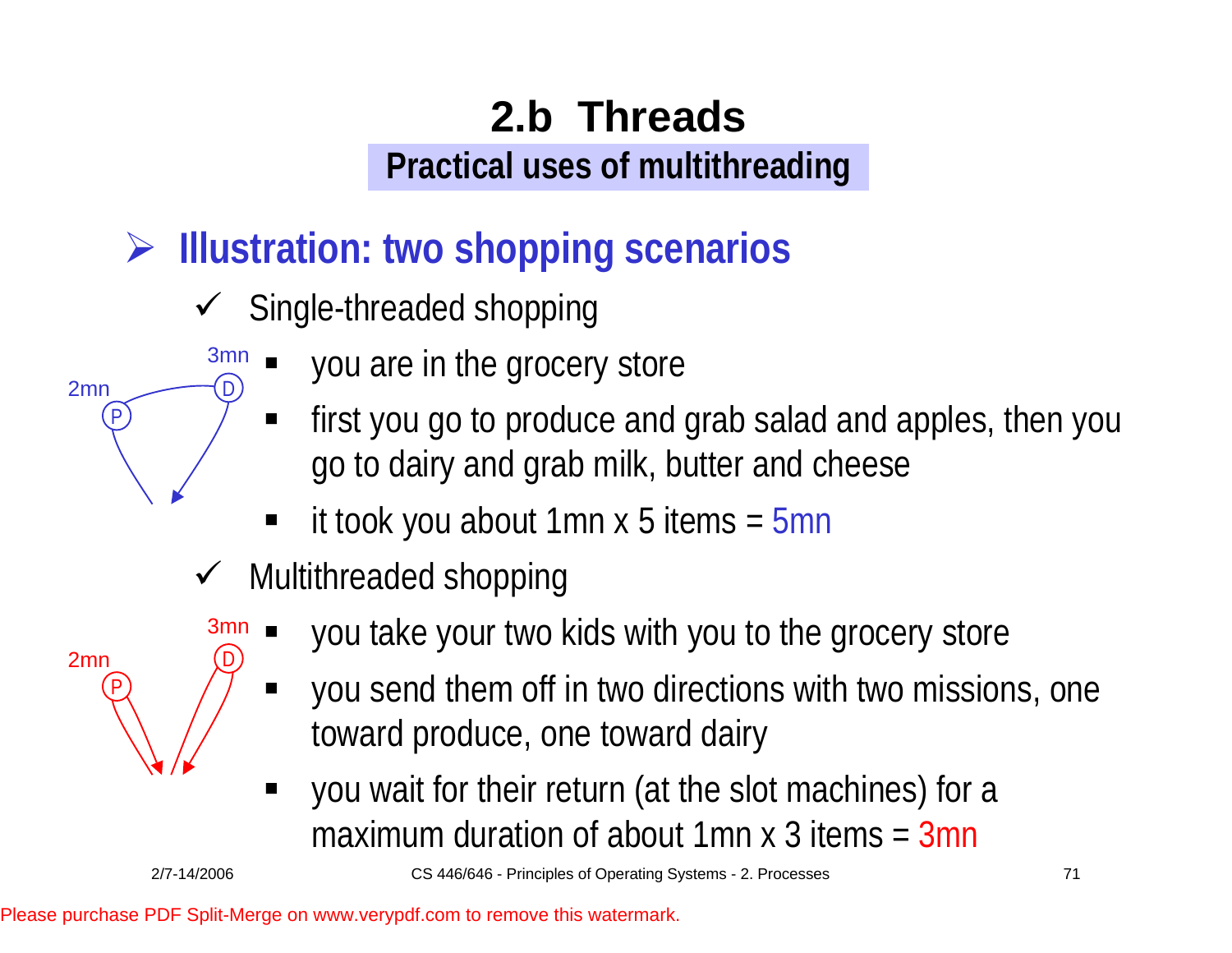```
void main(...)
{
   char *produce[] = { "salad", "apples", NULL };
   char *dairy[] = { "milk", "butter", "cheese", NULL };
   print_msg(produce);
   print_msg(dairy);
}
void print_msg(char **items)
{
   int i = 0;
   while (items[i] != NULL) {
       printf("grabbing the %s...", items[i++]);
       fflush(stdout);
       sleep(1);
   }
}
```
#### **Single-threaded shopping code**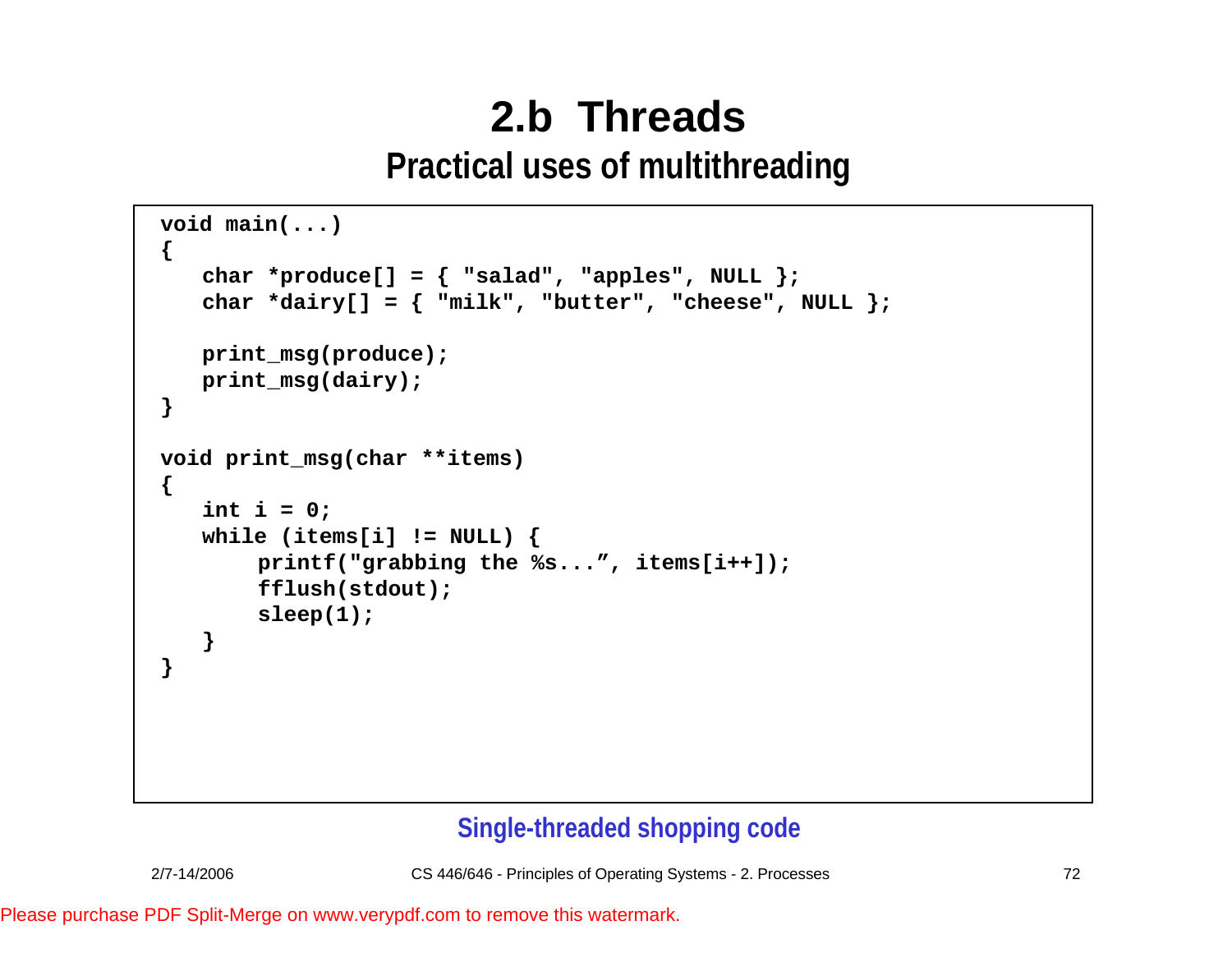¾ **Results of single-threaded shopping**

 $\checkmark$  total duration  $\approx$  5 seconds; outcome is deterministic



Molay, B. (2002) *Understanding Unix/Linux Programming (1st Edition).*

```
> ./single_shopping
grabbing the salad...
grabbing the apples...
grabbing the milk...
grabbing the butter...
grabbing the cheese...
>
```
#### **Single-threaded shopping diagram and output**

2/7-14/2006 CS 446/646 - Principles of Operating Systems - 2. Processes 73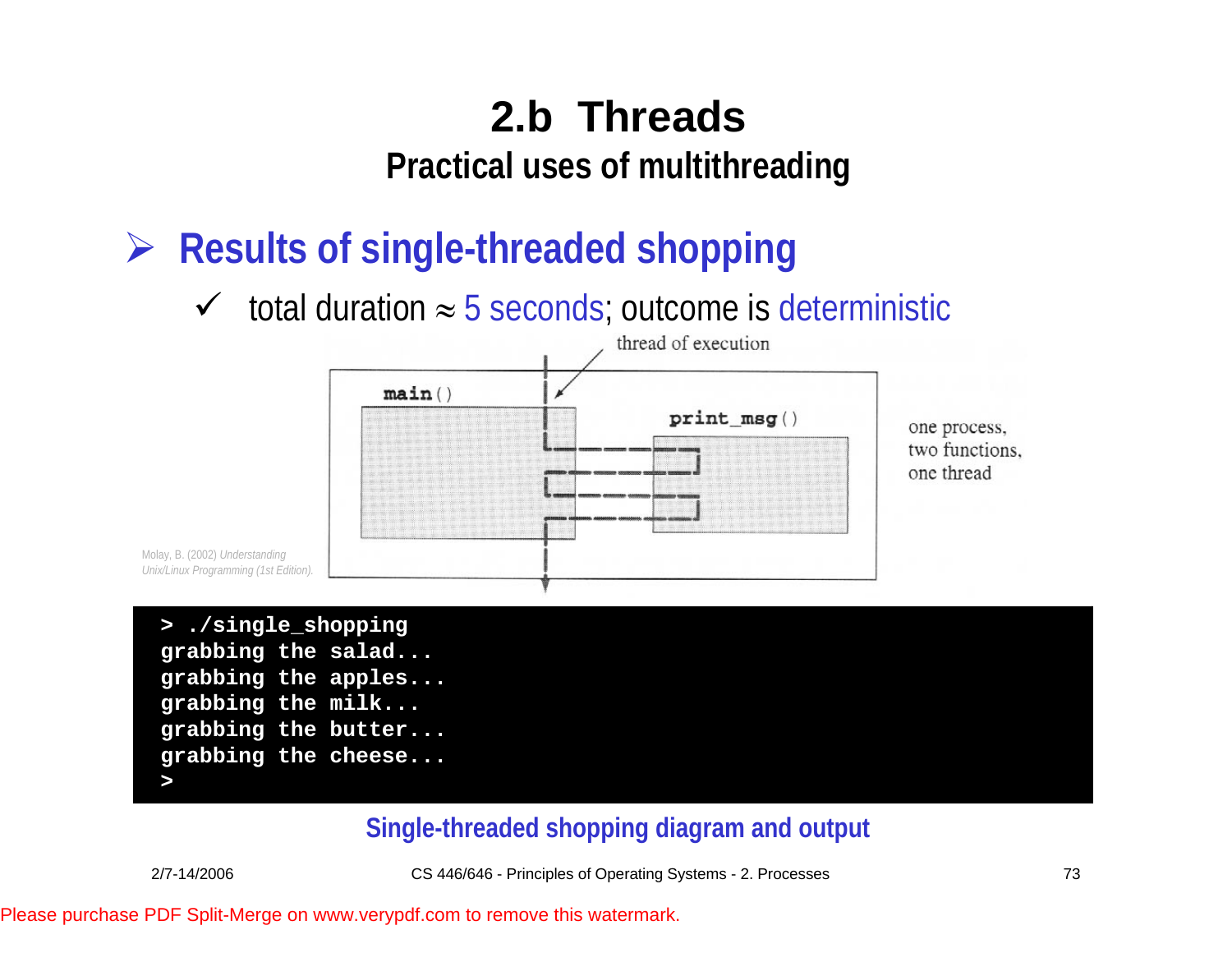```
void main(...)
{
   char *produce[] = { "salad", "apples", NULL };
   char *dairy[] = \{ "milk", "butter", "cheese", NULL \};
   pthread t th1, th2;
void print_msg(char **items)
pthread_join(th1, NULL);
    \mathbf{v} = \mathbf{v} \mathbf{v} = \mathbf{v} \mathbf{v} = \mathbf{v}void *print_msg(void *items)<br>'
         fflush(stdout);
         s = \frac{1}{2};
    }
while (items[i] != NULL) {
   void *print_msg(void *);
   pthread create(&th1, NULL, print msq, (void *)produce);
   pthread_create(&th2, NULL, print_msg, (void *)dairy);
   pthread_join(th2, NULL);
}
{
    int i = 0;
        printf("grabbing the %s...", (char *)(items[i++]));
        fflush(stdout);
        sleep(1);
    }
   return NULL;
}
                                                                          send the kids off!
                                      wait for their return
```
#### **Multithreaded shopping code**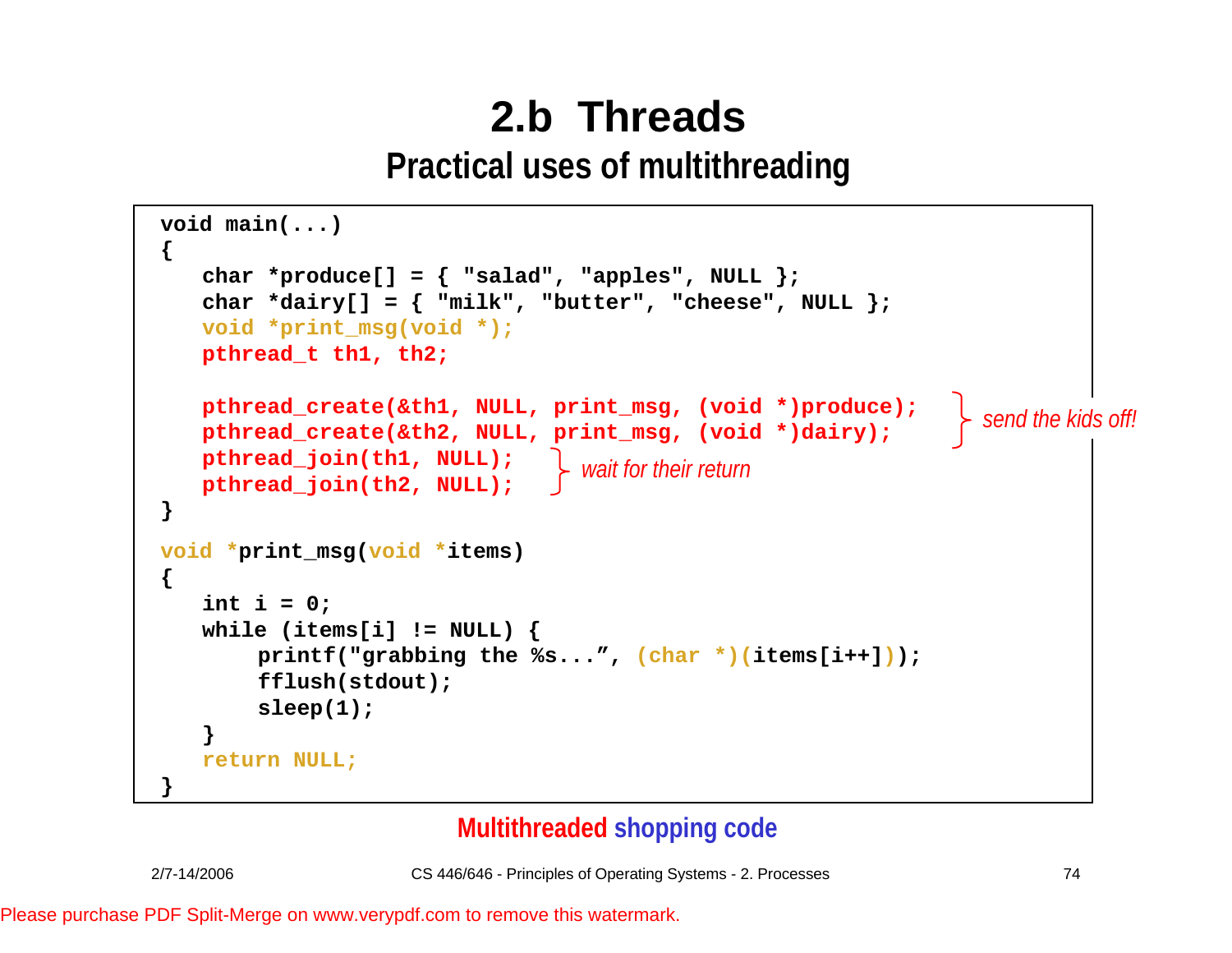**Practical uses of multithreading**

## ¾ **Results of multithreaded shopping**

 $\checkmark$  total duration  $\approx 3$  seconds; outcome is nondeterministic



#### **Multithreaded shopping diagram and possible outputs**

**>**

2/7-14/2006 CS 446/646 - Principles of Operating Systems - 2. Processes 75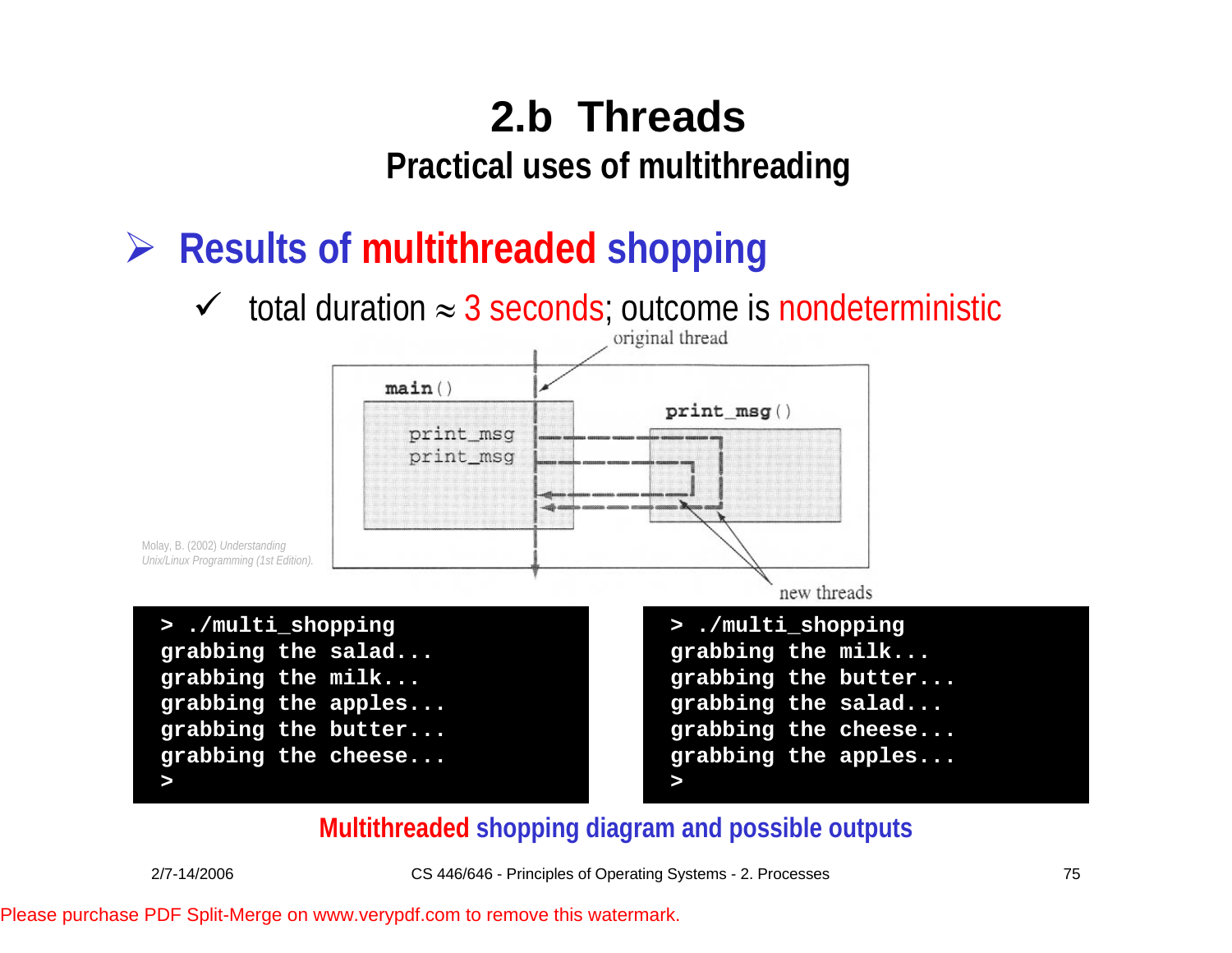¾ **System calls for thread creation and termination wait** 9 **err = pthread\_create(pthread\_t \*th, pthread\_attr\_t \*attr, void \*(\*func)(void \*), void \*arg)**

> creates a new thread of execution and calls **func(arg)**  within that thread; the new thread can be given specific attributes **attr** or default attributes **NULL**

#### 9 **err = pthread\_join(pthread\_t th, void \*\*retval)**

blocks the calling thread until the thread specified by **th**  terminates; the return value from **th** can be stored in **retval**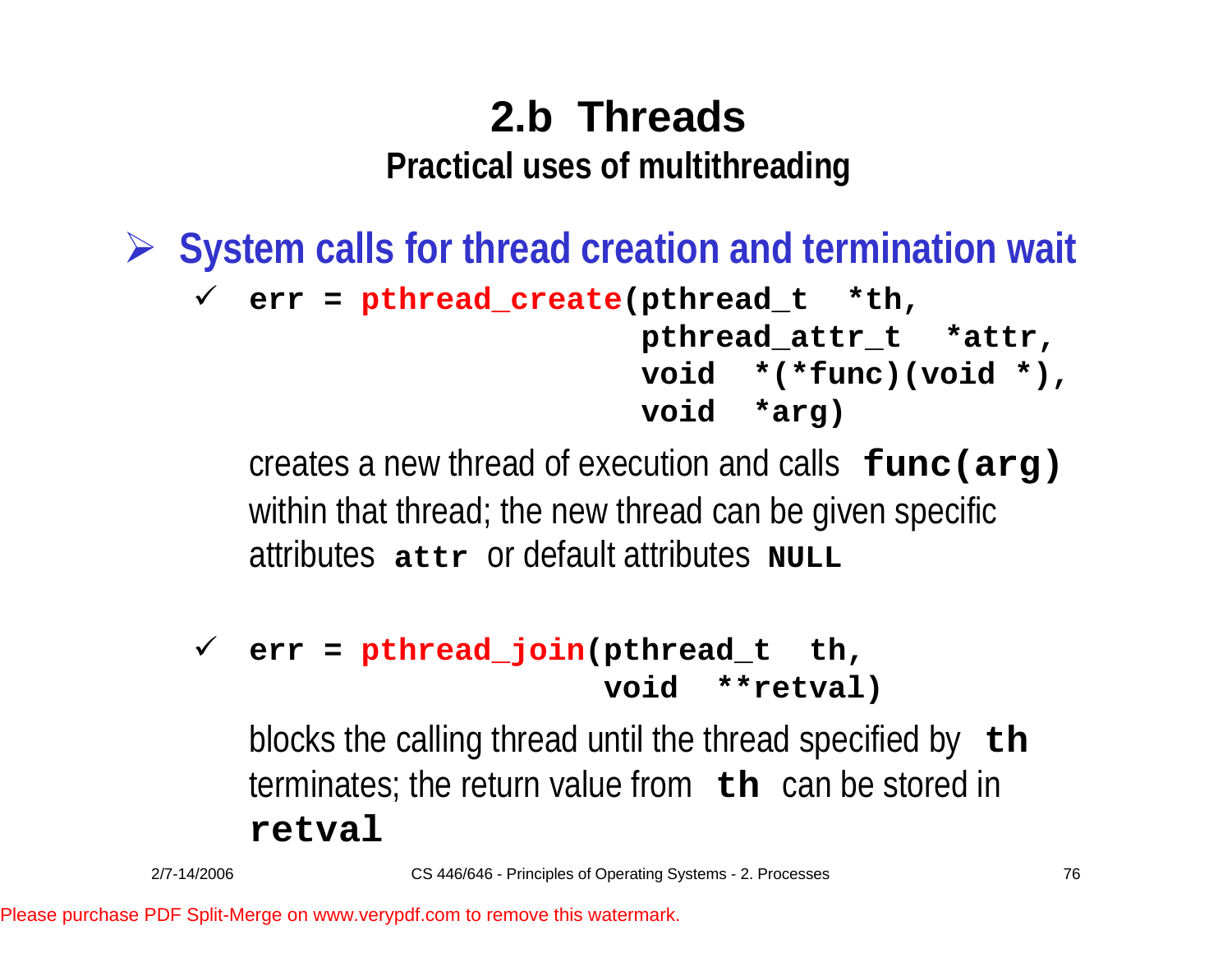¾ **Benefits of multithreading compared to multitasking**

- $\checkmark$  it takes less time to create a new thread than a new process
- $\checkmark$ it takes less time to terminate a thread than a process
- $\checkmark$  it takes less time to switch between two threads within the same process than between two processes
- $\checkmark$  threads within the same process share memory and files, therefore they can communicate with each other without having to invoke the kernel
- $\checkmark$  for these reasons, threads are sometimes called "lightweight processes"
- $\rightarrow$  if an application should be implemented as a set of related executions, it is far more efficient to use threads than processes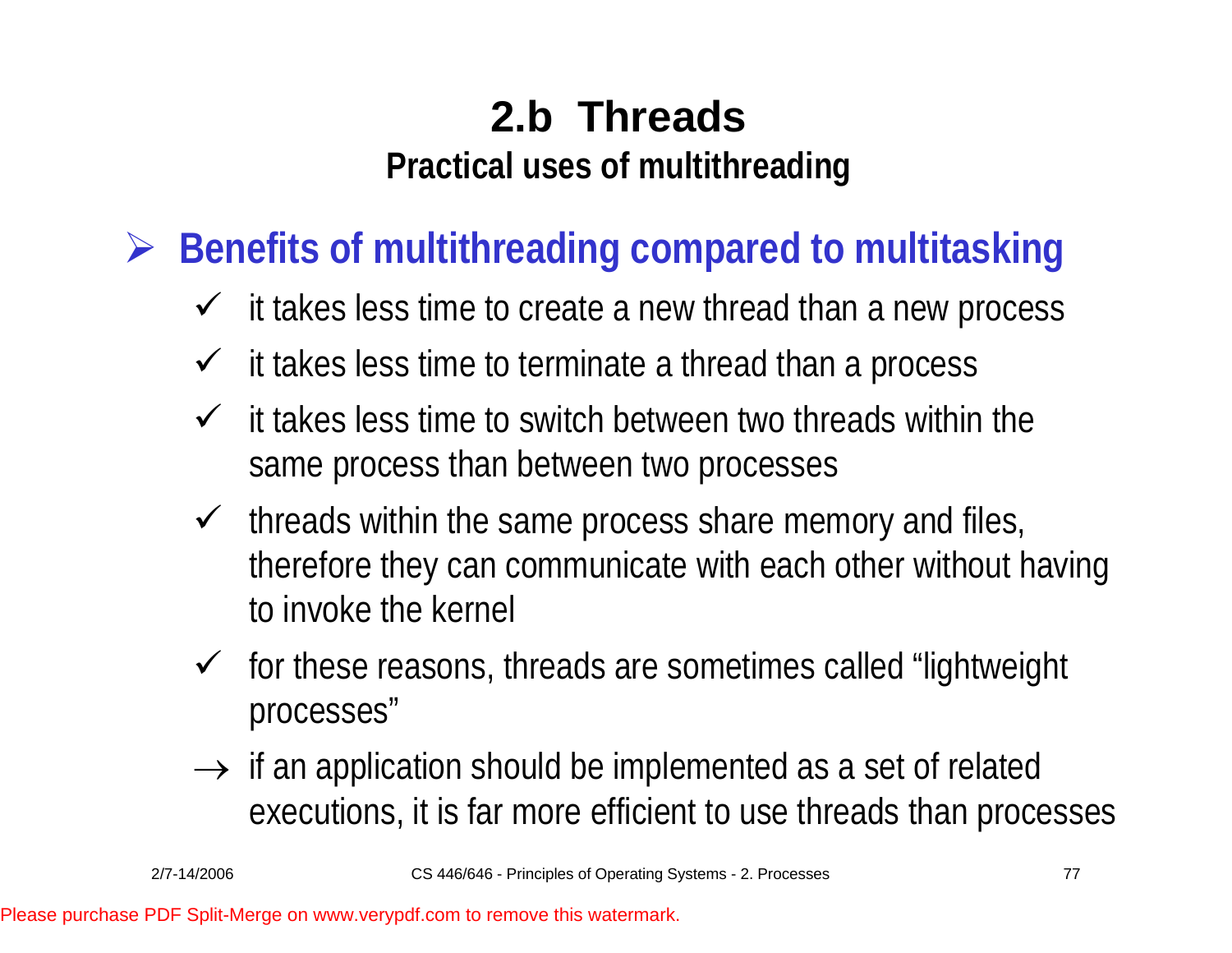**Practical uses of multithreading**

¾ **Examples of real-world multithreaded applications**

- $\checkmark$  Web client (browser)
	- E must download page components (images, styles, etc.) simultaneously; cannot wait for each image in series
- $\checkmark$  Web server
	- must serve pages to hundreds of Web clients simultaneously; cannot process requests one by one
- $\checkmark$  word processor, spreadsheet
	- provides uninterrupted GUI service to the user while reformatting or saving the document in the background
- $\rightarrow$  again, same principles as time-sharing (illusion of interactivity *while performing other tasks), this time inside the same process*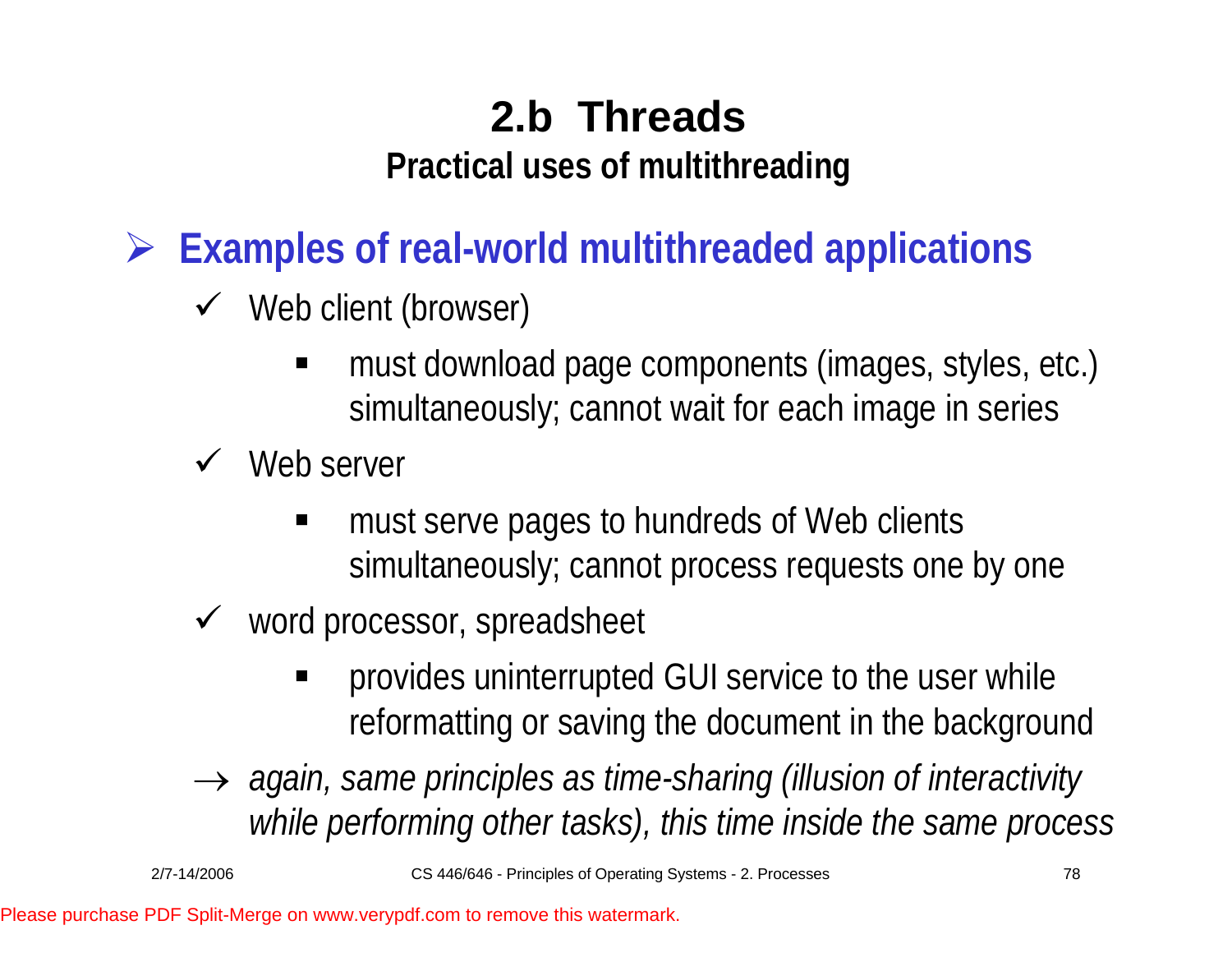¾ **Web client and Remote Procedure Calls (RPCs)**

 $\sqrt{ }$  the client uses multiple threads to send multiple requests to the same server or different servers, greatly increasing performance



#### **Client RPC using a single thread vs. multiple threads**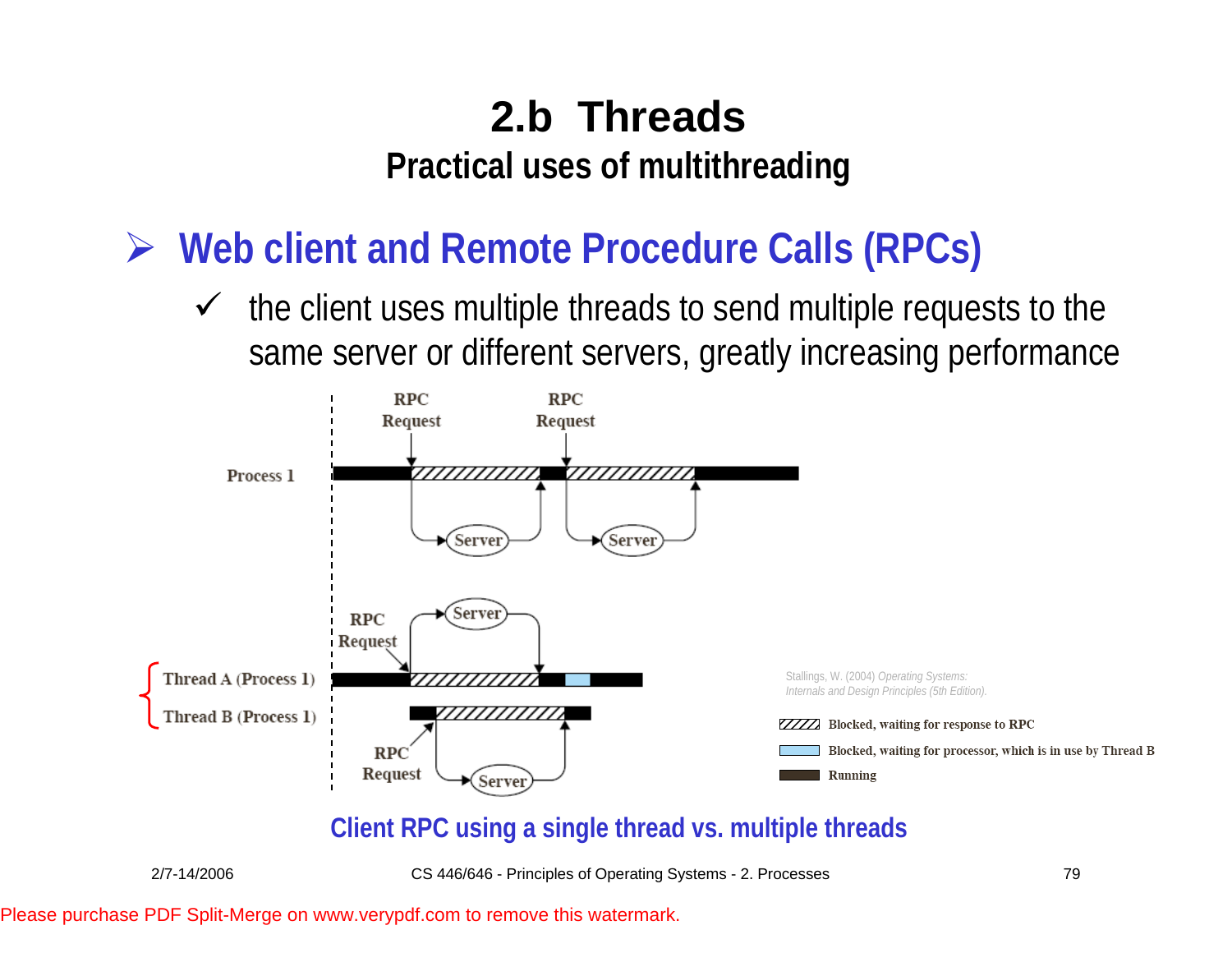### ¾ **Web server**

 $\checkmark$  as each new request comes in, a "dispatcher thread" spawns a new "worker thread" to read the requested file (worker threads may be discarded or recycled in a "thread pool")

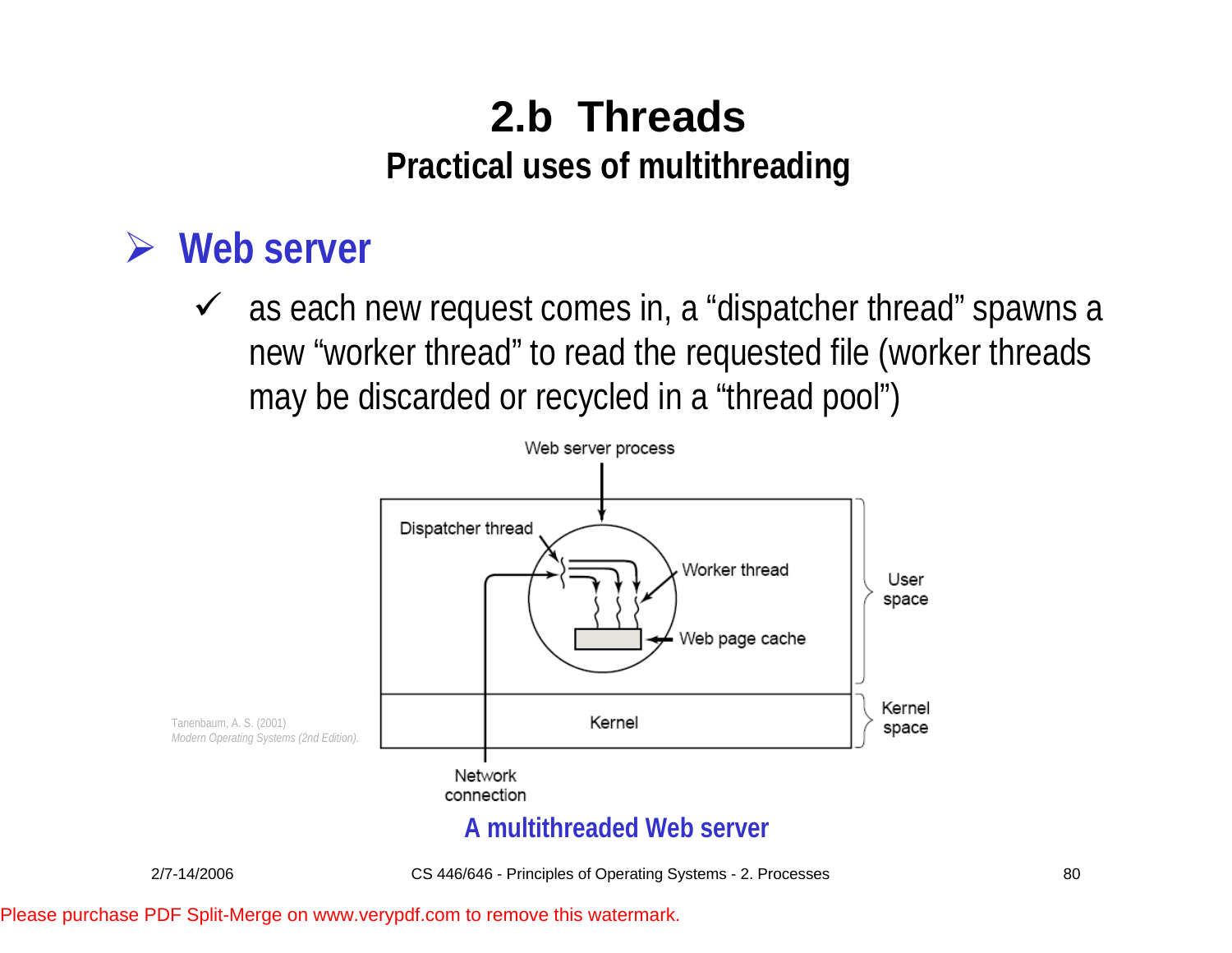### ¾ **Word processor**

 $\checkmark$  one thread listens continuously to keyboard and mouse events to refresh the GUI; a second thread reformats the document (to prepare page 600); a third thread writes to disk periodically



Tanenbaum, A. S. (2001) *Modern Operating Systems (2nd Edition).* 

#### **A word processor with three threads**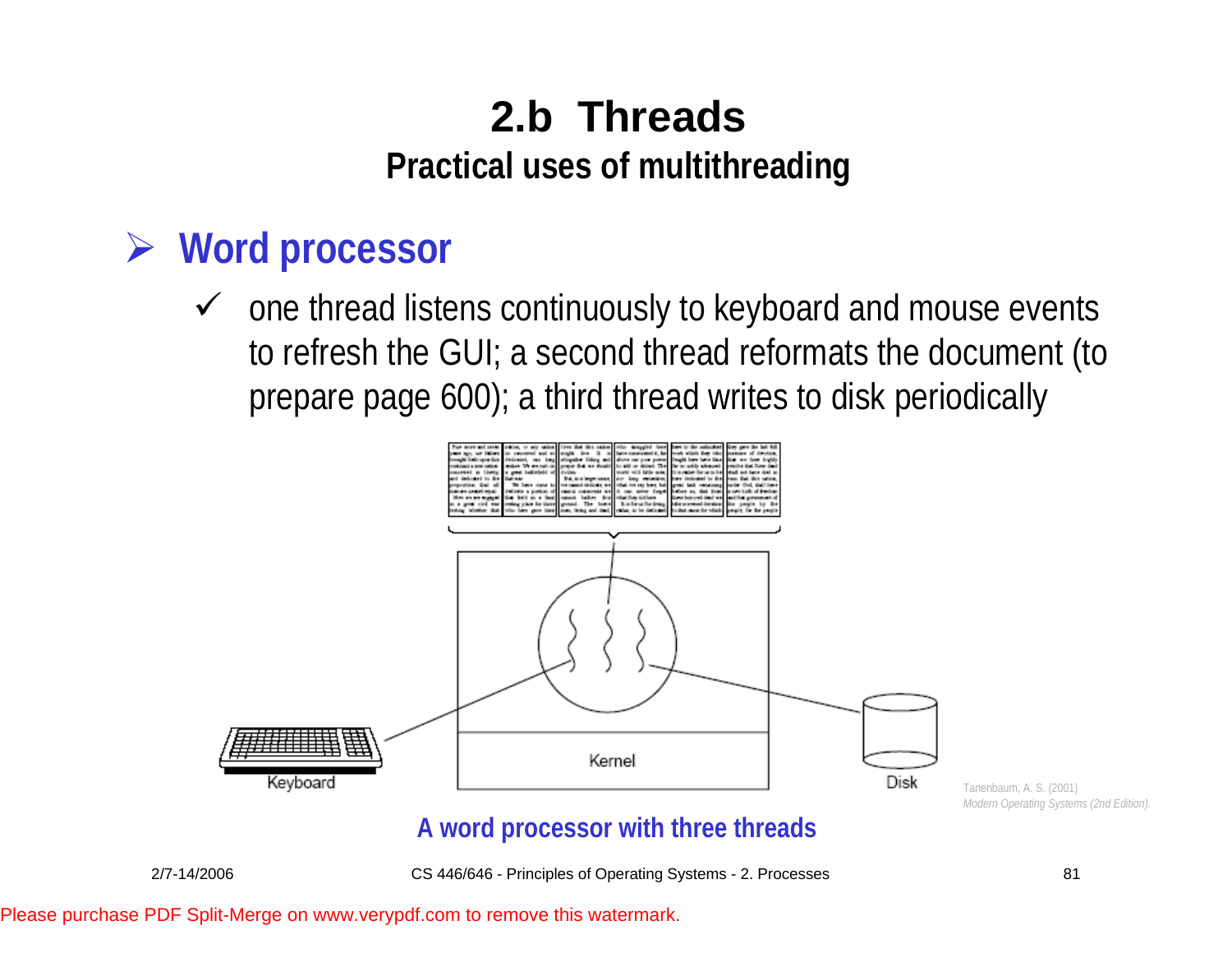¾ **Patterns of multithreading usage across applications**

- $\checkmark$  perform foreground and background work in parallel
	- E illusion of full-time interactivity toward the user while performing other tasks (same principle as time-sharing)
- $\sqrt{ }$  allow asynchronous processing
	- separate and desynchronize the execution streams of independent tasks that don't need to communicate
	- handle external, surprise events such as client requests
- $\checkmark$  increase speed of execution
	- E "stagger" and overlap CPU execution time and I/O wait time (same principle as multiprogramming)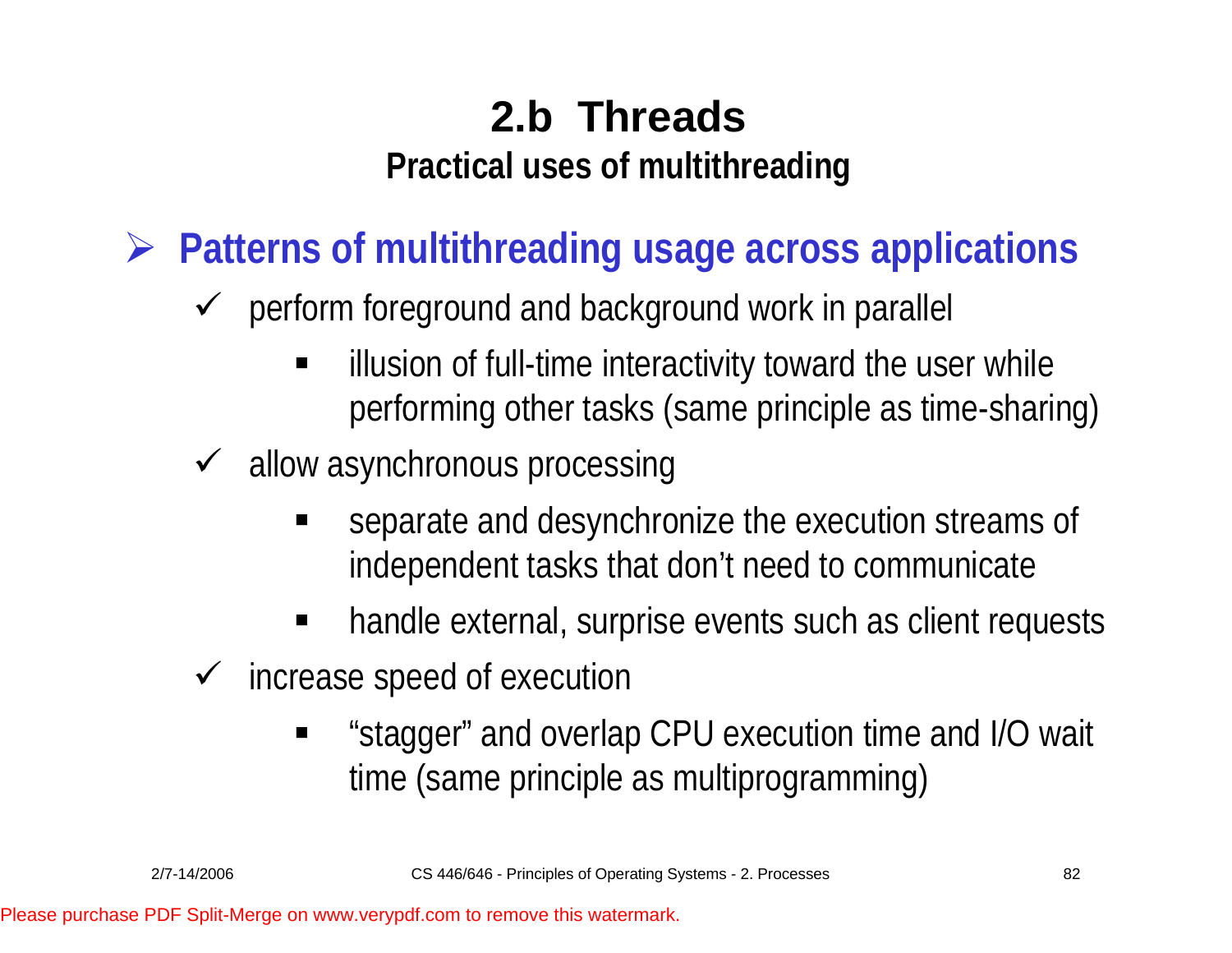¾ **Two broad categories of thread implementation**

- $\checkmark$  User-Level Threads (ULTs)
- $\checkmark$  Kernel-Level Threads (KLTs)



#### **Pure user-level (ULT), pure kernel-level (KLT) and combined-level (ULT/KLT) threads**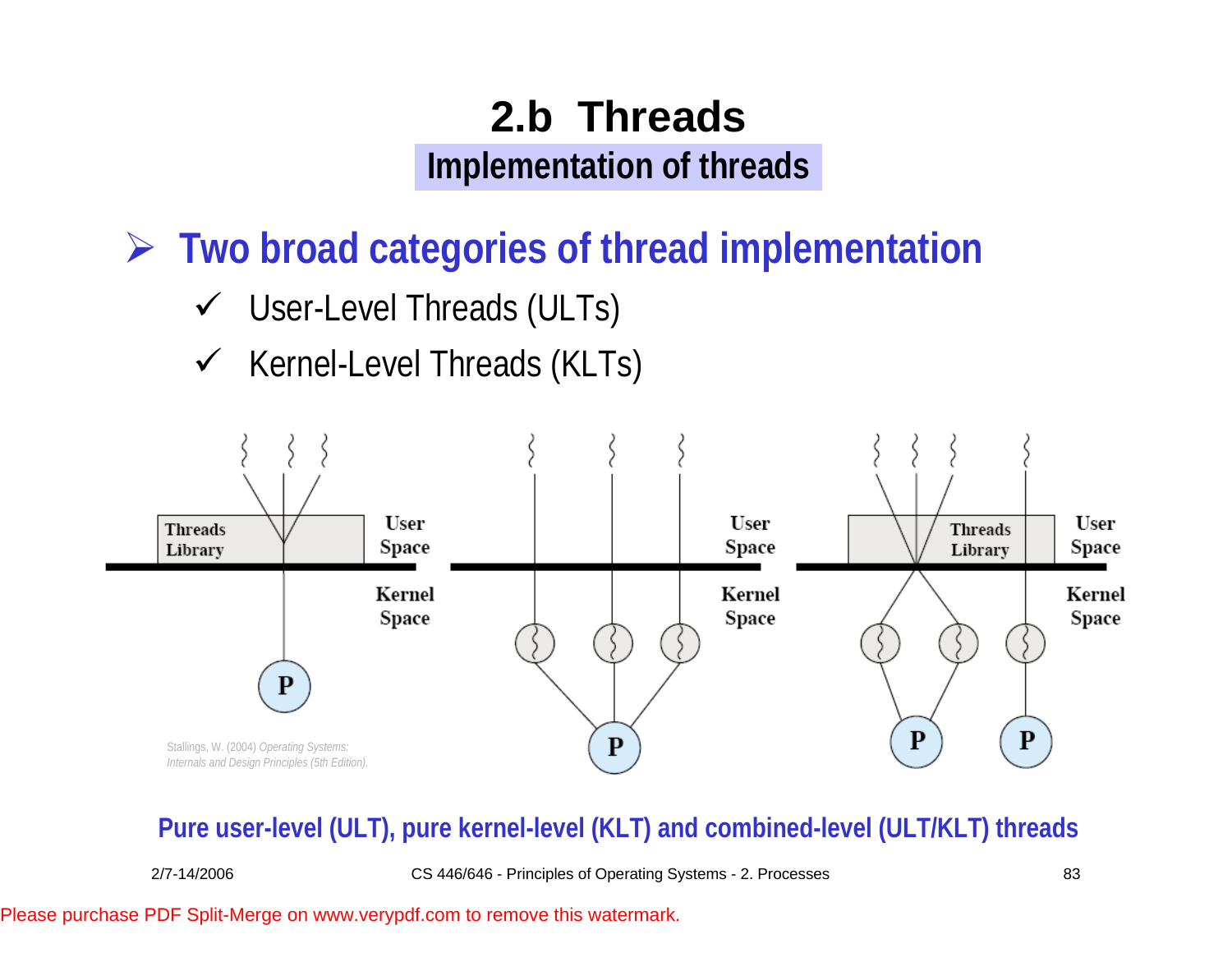## ¾ **User-Level Threads (ULTs)**

- $\checkmark$  the kernel is not aware of the existence of threads, it knows only processes with one thread of execution (one PC)
- $\checkmark$ each user process manages its own private thread table
- </u> light thread switching: does not need kernel mode privileges
- & cross-platform: ULTs can run on any underlying O/S
- $\mathbb{S}$  if a thread blocks, the entire process is blocked, including all other threads in it



Tanenbaum, A. S. (2001) *Modern Operating Systems (2nd Edition).*  **A user-level thread package**

2/7-14/2006 CS 446/646 - Principles of Operating Systems - 2. Processes 84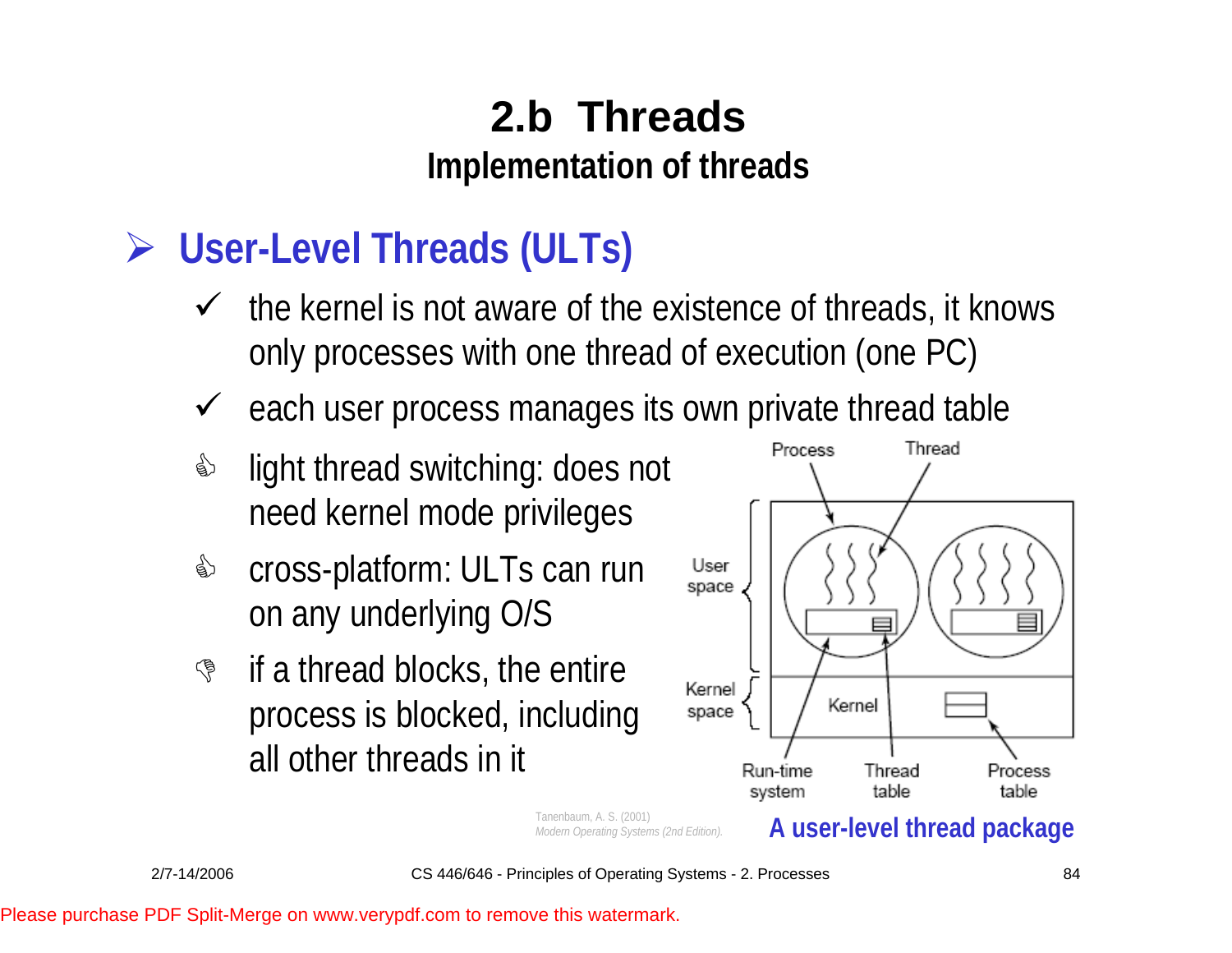### ¾ **Kernel-Level Threads**

- $\checkmark$  the kernel knows about and manages the threads: creating and destroying threads are system calls
- </u> fine-grain scheduling, done on a thread basis
- & if a thread blocks, another one can be scheduled without blocking the whole process
- $\mathbb{S}$  heavy thread switching involving mode switch



Tanenbaum, A. S. (2001) *Modern Operating Systems (2nd Edition).*  **A kernel-level thread package**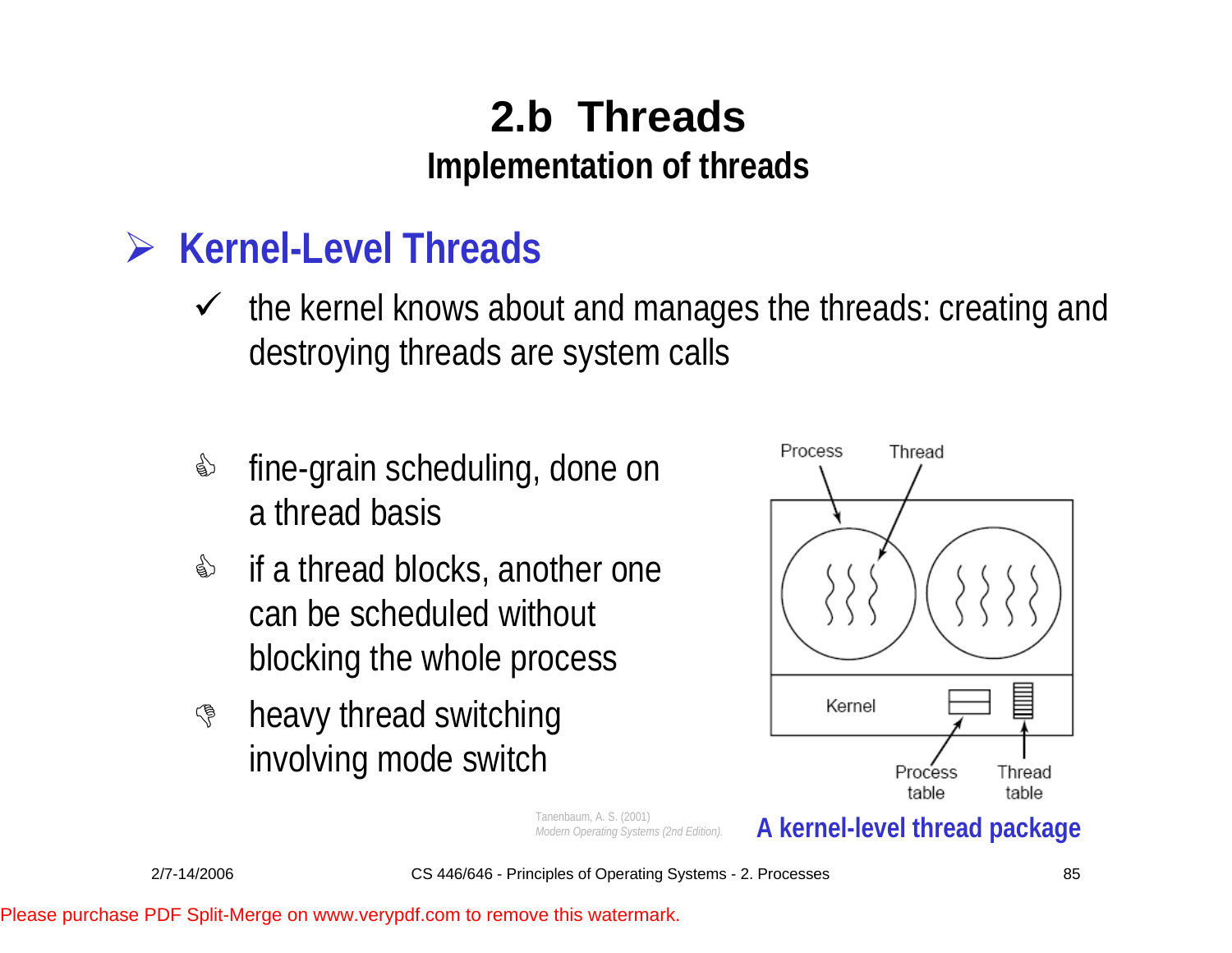- ¾ **Hybrid implementation**
	- $\checkmark$  combine both approaches: graft ULTs onto KLTs



Tanenbaum, A. S. (2001) *Modern Operating Systems (2nd Edition).* 

#### **Multiplexing ULTs onto KLTs**